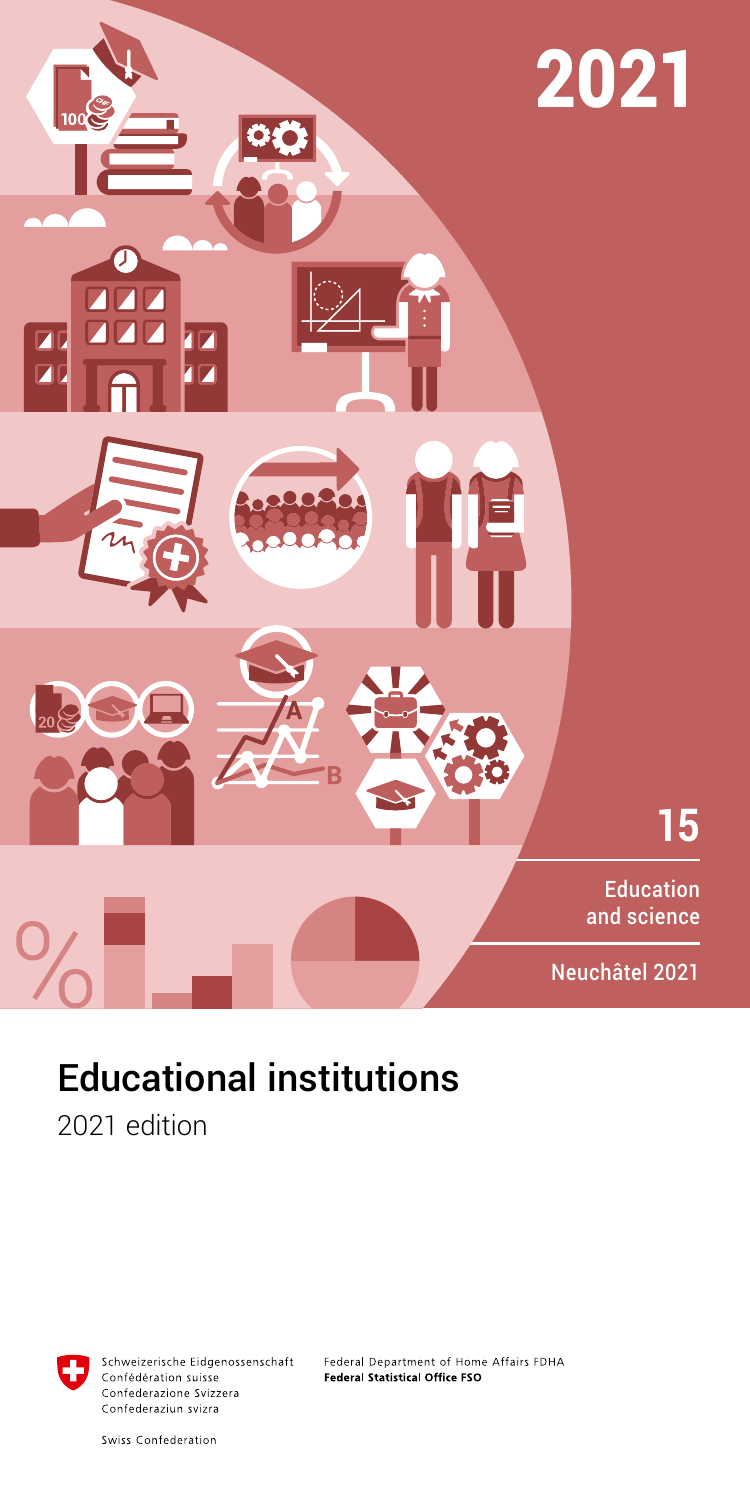| Published by:  | Federal Statistical Office (FSO)                                                                                                                 |
|----------------|--------------------------------------------------------------------------------------------------------------------------------------------------|
| Information:   | schulstat@bfs.admin.ch                                                                                                                           |
| Editor:        | Sylvie Oeuvray, FSO                                                                                                                              |
| Series:        | <b>Swiss Statistics</b>                                                                                                                          |
| Topic:         | 15 Education and science                                                                                                                         |
| Original text: | French                                                                                                                                           |
| Translation:   | FSO language services                                                                                                                            |
| Layout:        | DIAM Section, Prepress/Print                                                                                                                     |
| Graphics:      | DIAM Section, Prepress/Print                                                                                                                     |
| Online:        | www.statistics.admin.ch                                                                                                                          |
| Print:         | www.statistics.admin.ch<br>Federal Statistical Office, CH-2010 Neuchâtel,<br>order@bfs.admin.ch, tel. +41 58 463 60 60<br>Printed in Switzerland |
| Copyright:     | FSO, Neuchâtel 2021<br>Reproduction with mention of source authorised.                                                                           |
| FSO number:    | 1559-2100                                                                                                                                        |
|                |                                                                                                                                                  |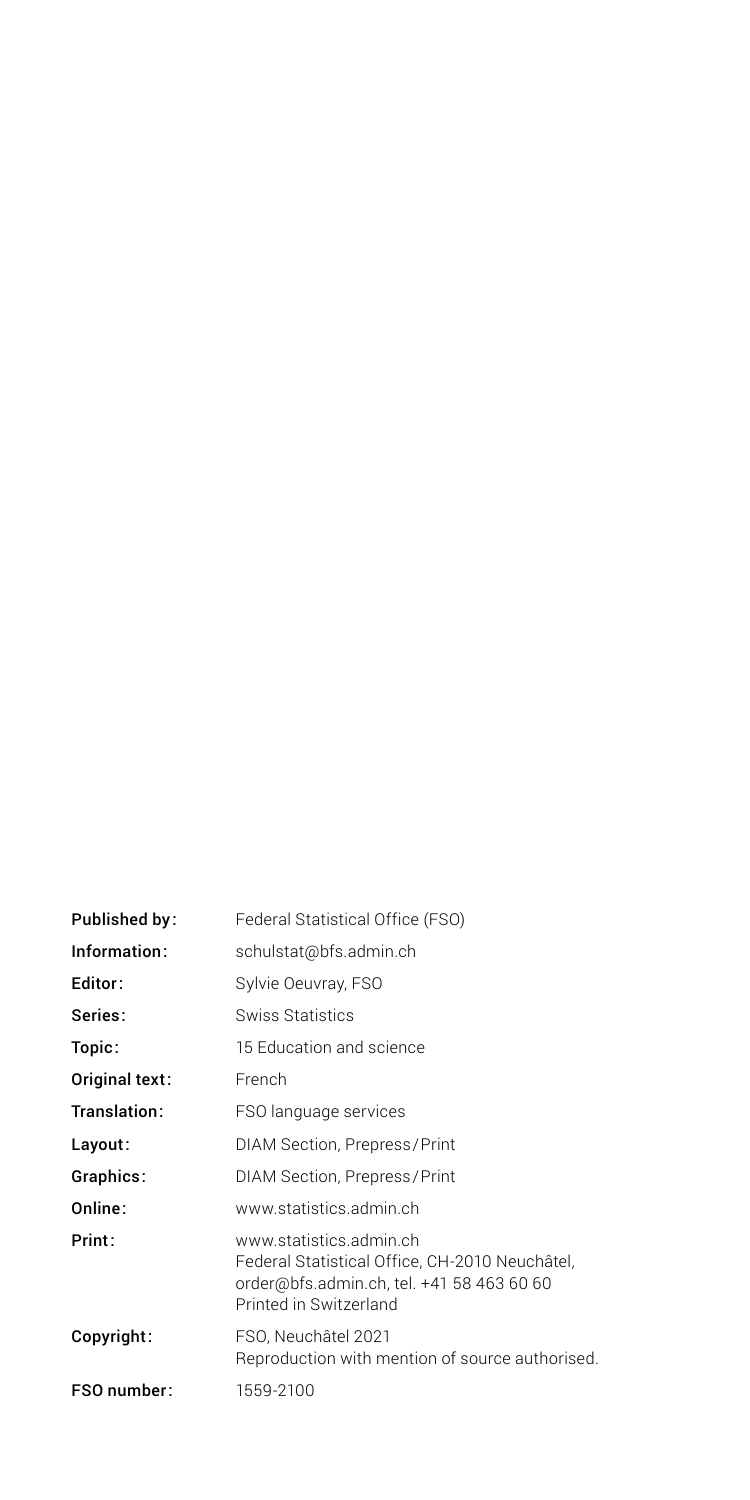# Table of contents

| $1 -$                 | Introduction                                                | 4  |
|-----------------------|-------------------------------------------------------------|----|
| $\mathbf{2}^{\prime}$ | Key figures of educational institutions                     | 5  |
| 3.                    | <b>Educational levels</b>                                   | 7  |
| 4                     | In focus: special needs schools                             | 8  |
| 5                     | In focus: vocational education and training (VET)           | 9  |
| 6                     | <b>Size of educational institutions</b>                     | 10 |
| 7                     | Authority responsible for educational institutions          | 12 |
|                       | 8 In focus: cantonal diversity                              | 14 |
| 9                     | <b>Territorial distribution of educational institutions</b> | 17 |
|                       | 10 Accessibility of schools                                 | 20 |
|                       | 11 Sources                                                  | 23 |
|                       | 12 Definitions                                              | 25 |
|                       | <b>Information</b>                                          |    |
|                       |                                                             |    |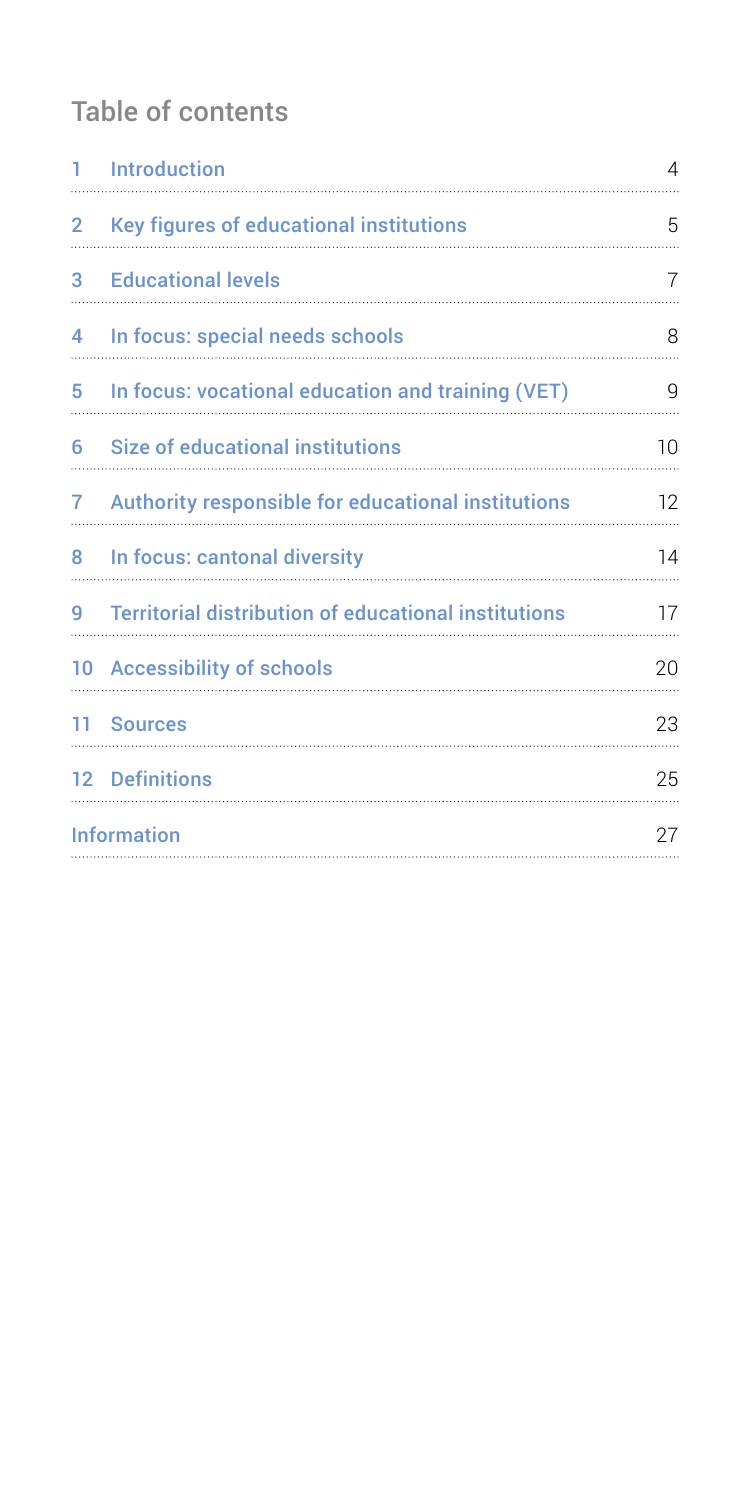### <span id="page-3-0"></span>1 Introduction

This brochure presents Switzerland's educational institutions and provides an overview of how they are organised by level of education, size, responsible authority providing financial support (public or private sector), as well as territorial and linguistic distribution.

Most of the data are from statistics of educational institutions and from the statistics on pupils and students. They refer to the academic year 2019/20.

### Educational institutions

An educational institution is a permanent entity with professional teaching staff where one or several types of formal education for pupils/students are organized. Education is provided through direct communication between the teaching staff and pupils/students. An educational institution is defined by its administrative level (the management) and by the educational site(s) (buildings) under its authority. The generic term of "school" used in this publication corresponds to an educational site.

The published figures cover educational institutions from primary<sup>1</sup> to tertiary level, with the exception of higher education institutions $^2$ , which generally refer to actual educational sites. The degree of detail of the data collected on educational sites (buildings/school centres) and administrative units (administrative level) varies according to the cantonal school organisations.

Tertiary level educational institutions are not uniformly defined throughout Switzerland. Therefore, in this publication, they are only included in graphs that provide an overview of all levels of education (see graphs G1 and G3). However, institutions providing advanced professional education and training are included in the totals and graphs which do not consider the level of education. Further education institutions and places of informal learning are not considered in these statistics.

kindergarten/first learning cycle years 1–2 included; see details in chapter "Educational levels"

 $2<sup>2</sup>$  In education statistics, higher education institutions are only defined at the administrative level. As some of them are inter-cantonal, they cannot be presented by canton or by language region.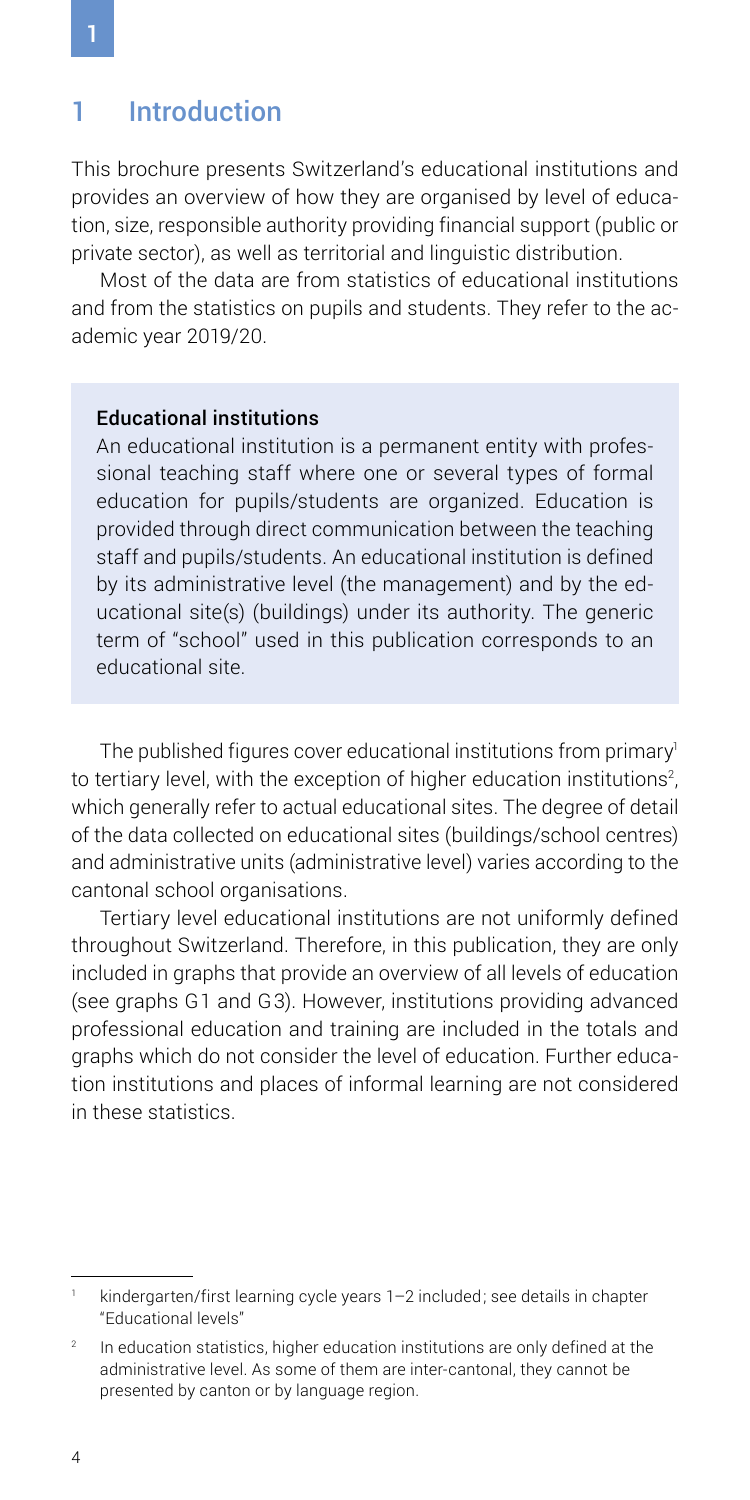# <span id="page-4-0"></span>2 Key figures of educational institutions

At the start of the academic year 2019/20, there were 10 327 educational institutions at all levels of education in Switzerland.<sup>1</sup>

Compulsory education accounts for the majority of educational institutions (88%). They accommodate 59% of all people in education and 66% of teachers  $^{\text{2}}$ . More than half of public expenditure on education is spent at this level (56%). Only 8% of schools are at upper secondary level. They include 22% of all people in education and 19% of teachers for about a fifth of public expenditure on education (17%). At tertiary level, the proportion of educational institutions is 4%. They accommodate 19% of all the people in education and 16% of teachers. About a quarter of public expenditure on education<sup>3</sup> is spent at this level (26%).

### Educational institutions, pupils/students, teaching staff and public education expenditure by educational level, 2019/20 G1

0% 20% 40% 60% 80% 100% educational institutions pupils/students teaching staff  $(FTF)$ public educ. expenditure (2018; CHF m) 9498 428 965937 361450 319642 69663 19838 16533 19142 8892 compulsory education upper secondary level tertiary level

Sources: FSO – SBI, SDL, SSP, SHIS-studex, ÖBA © FSO 2021

without double counting; see explanation in the next chapter

<sup>&</sup>lt;sup>2</sup> excl. staff teaching a foreign teaching programme (2990 FTE). This concerns compulsory schooling and upper secondary level. This category is described in detail under "Definitions" at the end of the publication.

<sup>&</sup>lt;sup>3</sup> excl. public expenditure on research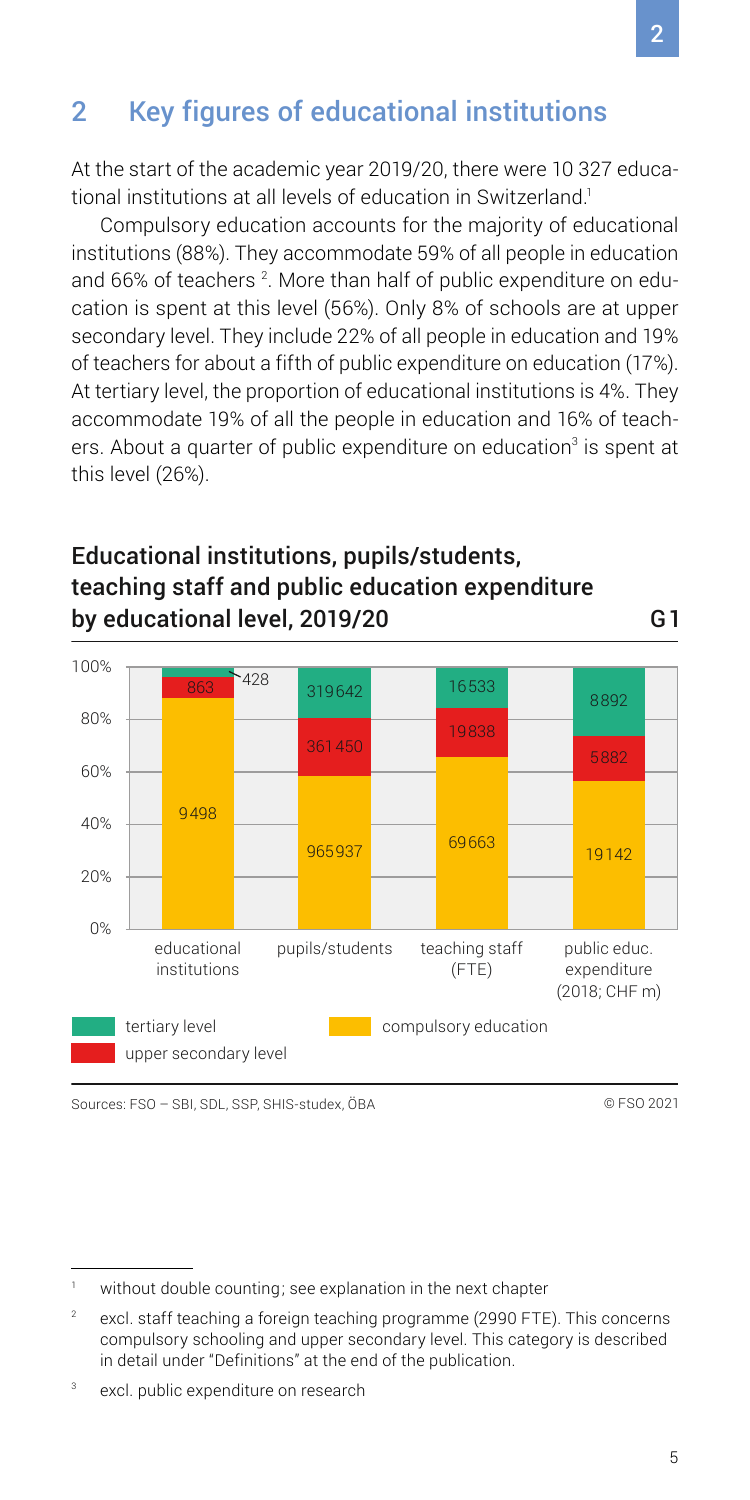The geographical distribution of schools varies according to language region. Taking all levels of education<sup>4</sup> together, three-quarters of schools and 69% of all pupils are located in the German-speaking part of Switzerland. Almost one in five schools (19%) and around a quarter of the pupils (27%) are in French-speaking Switzerland. 5% of schools and 4% of pupils are located in the Italian-speaking part of the country and 0.5% and 0.2% of pupils are in the Romansh-speaking part.



### Schools and pupils by language region, 2019/20 G2

excluding higher education institutions, which cannot be allocated to a particular language region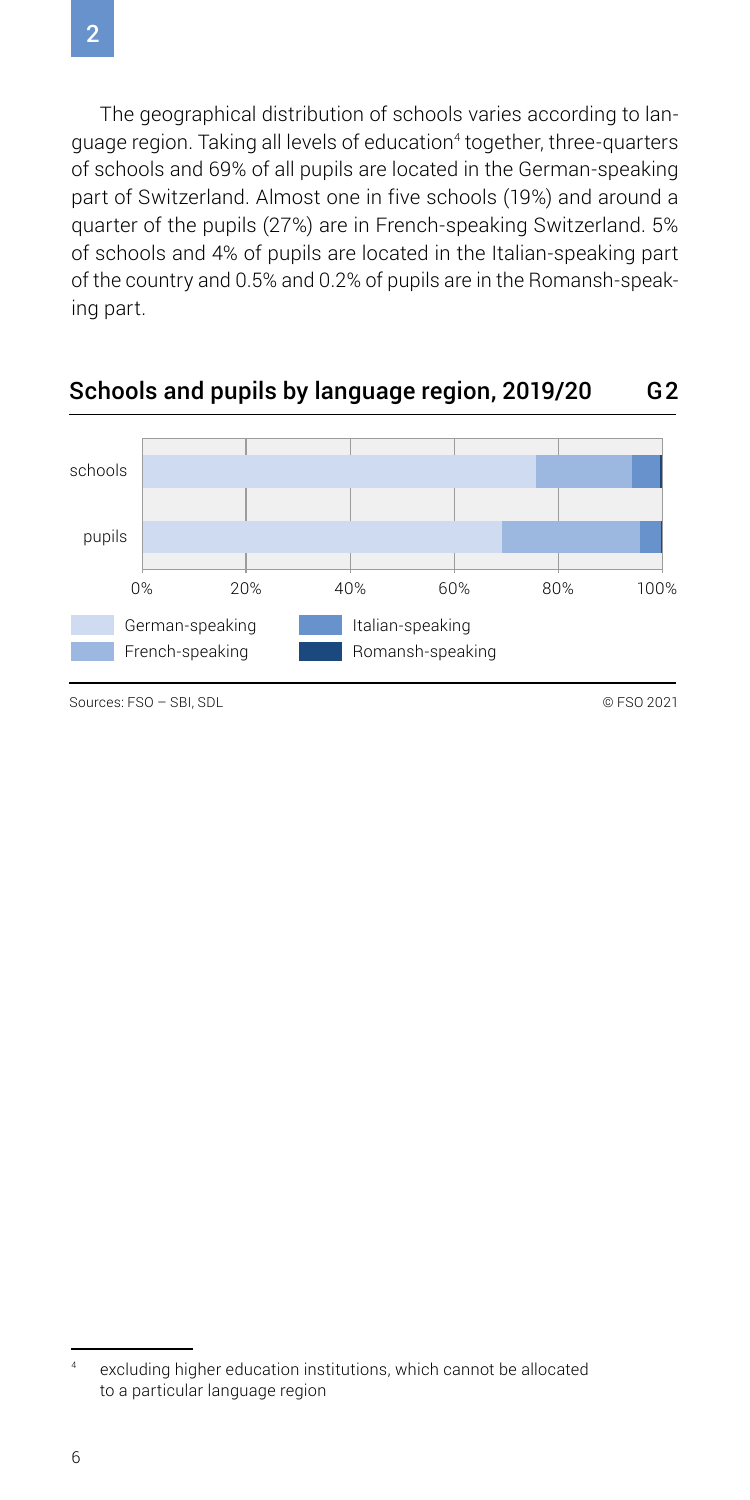### <span id="page-6-0"></span>3 Educational levels

The educational level of a school is defined by its student population and by the educational programmes in which the students are enrolled. A school that offers an educational programme over several levels of education may therefore be counted several times, depending on the level of detail required by the analysis (double counting principle).

In Switzerland, compulsory education lasts eleven years and includes primary level and lower secondary level. It generally starts at the age of 4 with kindergarten or the first learning cycle (primary level 1st and 2nd year) and continues at primary level 3–8 (3rd to 8th year). All cantons offer at least one year of kindergarten. In most cantons, two years are compulsory.

In the academic year 2019/20, there were 5451 schools at primary level 1–2 and 4614 at primary level 3–8 spread throughout Switzerland. At lower secondary level, 1629 places of education have been identified nationwide.

Upper secondary level follows compulsory education. Young people either choose an initial vocational education and training and attend one of 382 vocational schools, or opt for a general education (284 educational institutions). Finally, the tertiary level (professional education and higher education institutions) completes Switzerland's education and training offerings with 428 educational institutions.



### Schools by educational level, 2019/20 G3

Source: FSO – SBI © FSO 2021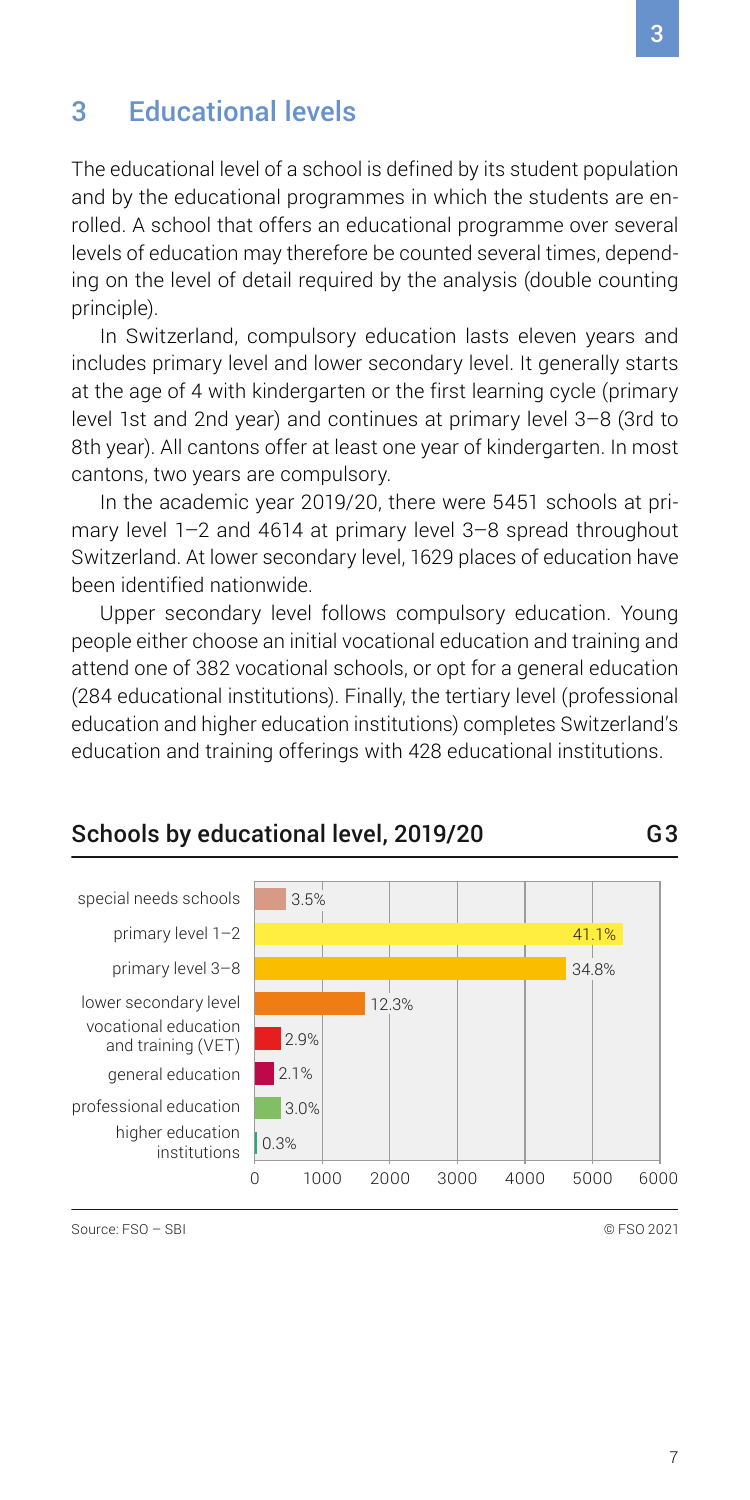### <span id="page-7-0"></span>4 In focus: special needs schools

Special needs schools represent a minority in the Swiss school system (3.5% of all educational institutions). They belong to both the primary and lower secondary levels. They differ from other educational institutions with regard to the authority responsible for their funding. their geographical distribution and their organization within and between cantons. For this reason, they are considered separately here.

In contrast to a mainstream school, a special needs school is an educational institution for compulsory education that provides teaching that is adapted to different types of disability or to pupils with major learning difficulties or severe behavioral problems within the framework of compulsory education.

In 2019/20 there were 466 special needs schools in Switzerland. The proportion of special needs schools in compulsory education is highest in the cantons of Geneva, Ticino and Jura. In these three cantons, these schools are on average smaller than in the other cantons (fewer than 20 pupils per school). In five cantons, the proportion of special needs schools was less than 3% (GR, TG, NW, UR, BS). The canton of Appenzell Inner Rhodes did not have any. Pupils from the canton of Appenzell Inner Rhodes mainly attend special needs schools in the cantons of Appenzell Outer Rhodes and St. Gallen. Some pupils are therefore enrolled in schools outside their canton of residence. In Switzerland, the proportion of special needs schools in compulsory education is 4.9%, catering for 1.8% of pupils.



### Percentage of special needs schools in compulsory education by canton, 2019/20 G4

Source: FSO – SBI © FSO 2021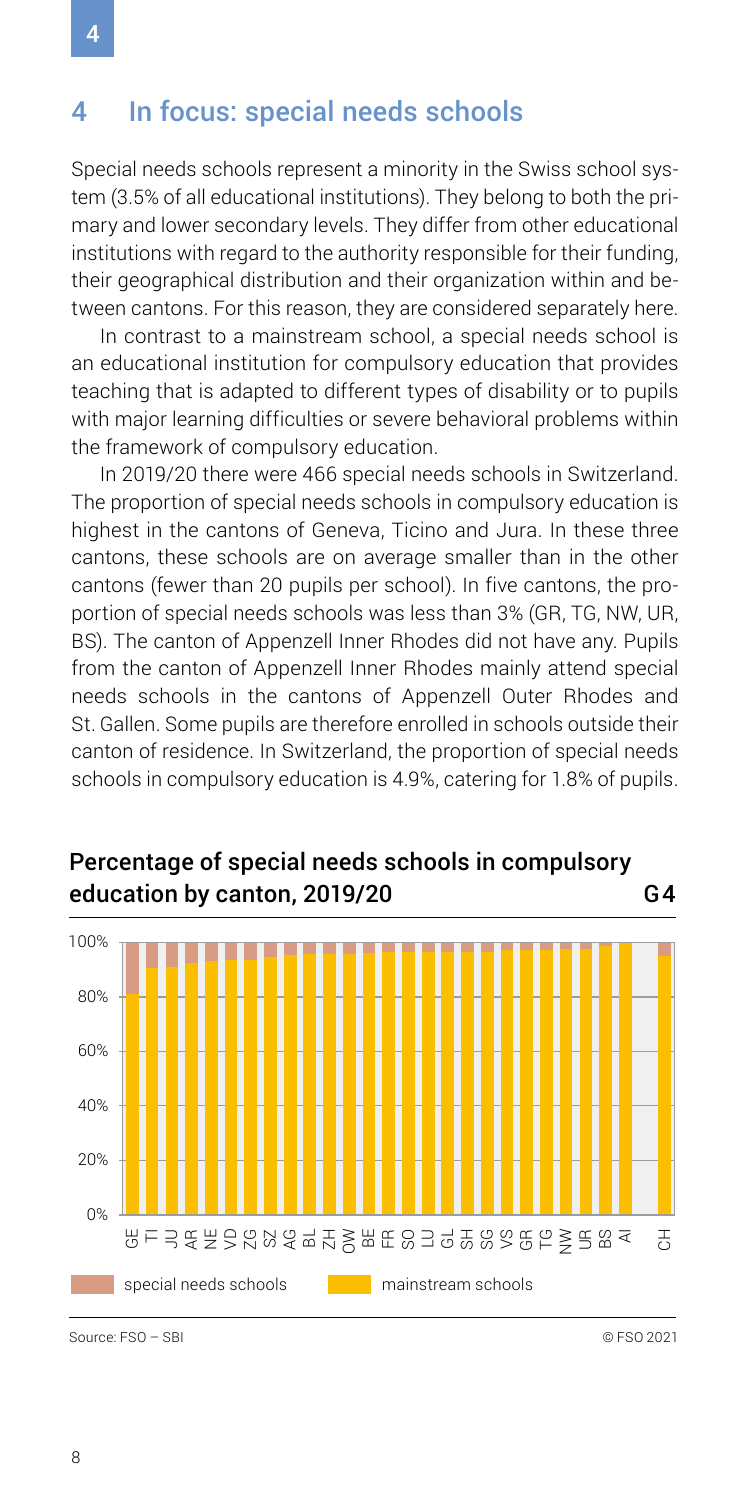### <span id="page-8-0"></span>5 In focus: vocational education and training (VET)

In Switzerland, vocational education and training (VET) can be completed in a training company (dual-track approach) or in a full-time vocational school.

The dual-track approach comprises practical training in a company combined with theoretical training in a vocational school. This dual-track system also exists in Germany, Austria and Liechtenstein. In Switzerland, it is the most widespread form of vocational education and training (68%), making our country stand out in international comparison.

All cantons offer dual-track VET programmes in their territory although not all have a vocational school. In Appenzell Inner Rhodes, for example, where there is no such school, almost 90% of students trained in a local business attend school in the cantons of St. Gallen or Appenzell Outer Rhodes for their theoretical training.

Full-time vocational education and training in a school is more common in French and Italian-speaking Switzerland than in German-speaking regions. In 2019/20, the percentage of full-time vocational schools was 47% in French-speaking Switzerland (24% of students), 37% in Italian-speaking Switzerland (28% of students) and 23% in German speaking Switzerland (4% of students).

A similar trend can be observed in public expenditure on education per person in education: it is higher when the proportion of schools offering full-time vocational education and training is high. Private companies make a large contribution to the funding of dualtrack education.



### VET schools by organisation of education and language region<sup>1</sup>, 2019/20 1 G5

The Romansh-speaking region is not represented in this graph due to the limited number of vocational schools, with only one school providing dual education.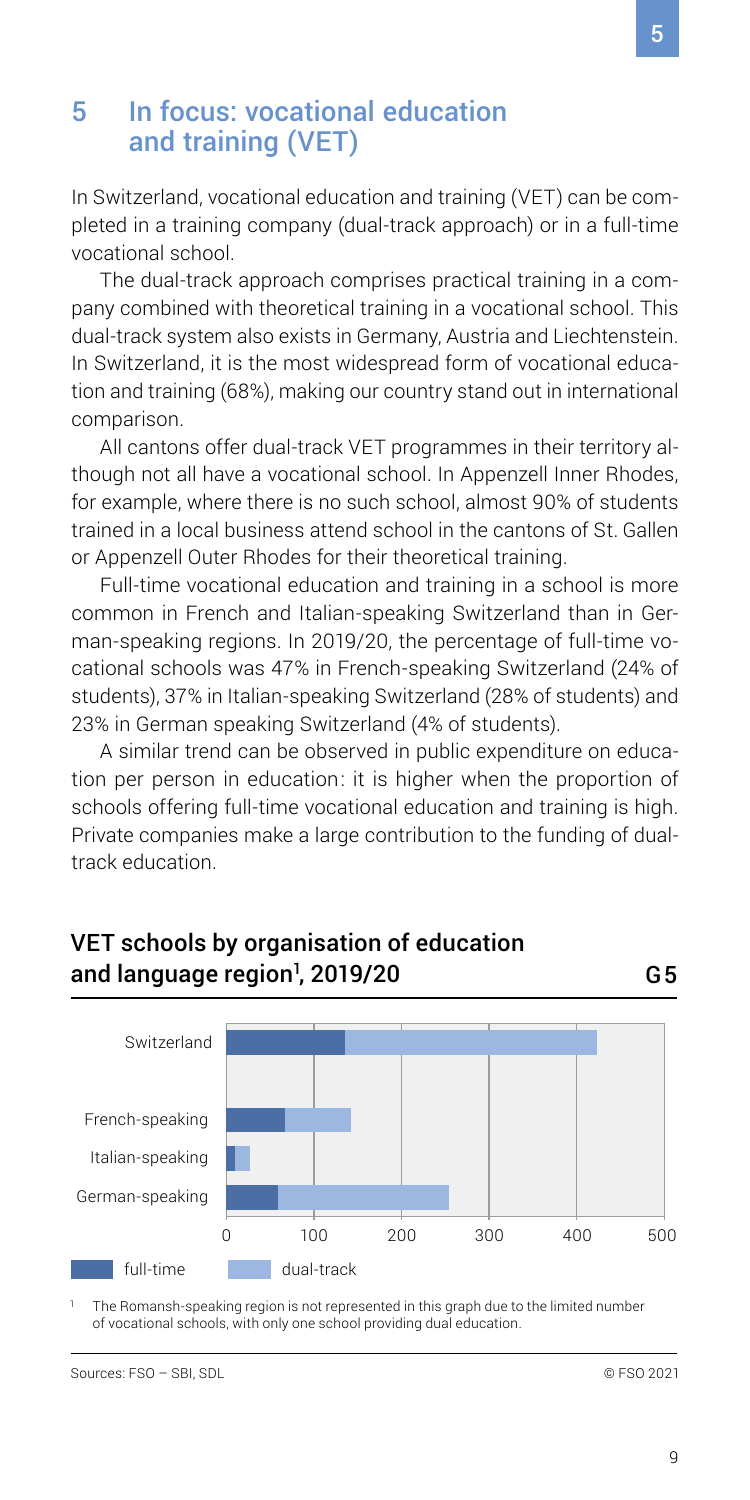## <span id="page-9-0"></span>6 Size of educational institutions

The average size<sup>1</sup> of a school is 30 pupils at primary level 1–2, 110 pupils at primary level 3–8 and 160 pupils at lower secondary level. Special needs schools accommodate an average of 40 pupils. At upper secondary level, there are approx. 600 students in a vocational school and 360 students in a general education school.

#### Size of an educational institution

The school size is determined by the number of pupils attending. In this brochure, it takes into account the total number of pupils enrolled by level of education. The size of the school may also be defined by the total number of pupils, without taking into account the level of education (see example under "Definitions" at the end of the publication).

In compulsory education, 74% of special needs schools and 85% of primary level 1–2 schools have a size of 50 pupils or less. At primary level 3–8, 31% of schools have this size. At lower secondary level, the proportion of schools in this size category is 28%, the same as for schools with more than 200 pupils (see graph G6).

To calculate the average size of a school, the total number of pupils enrolled at a given level of education is divided by the total number of schools offering this educational level.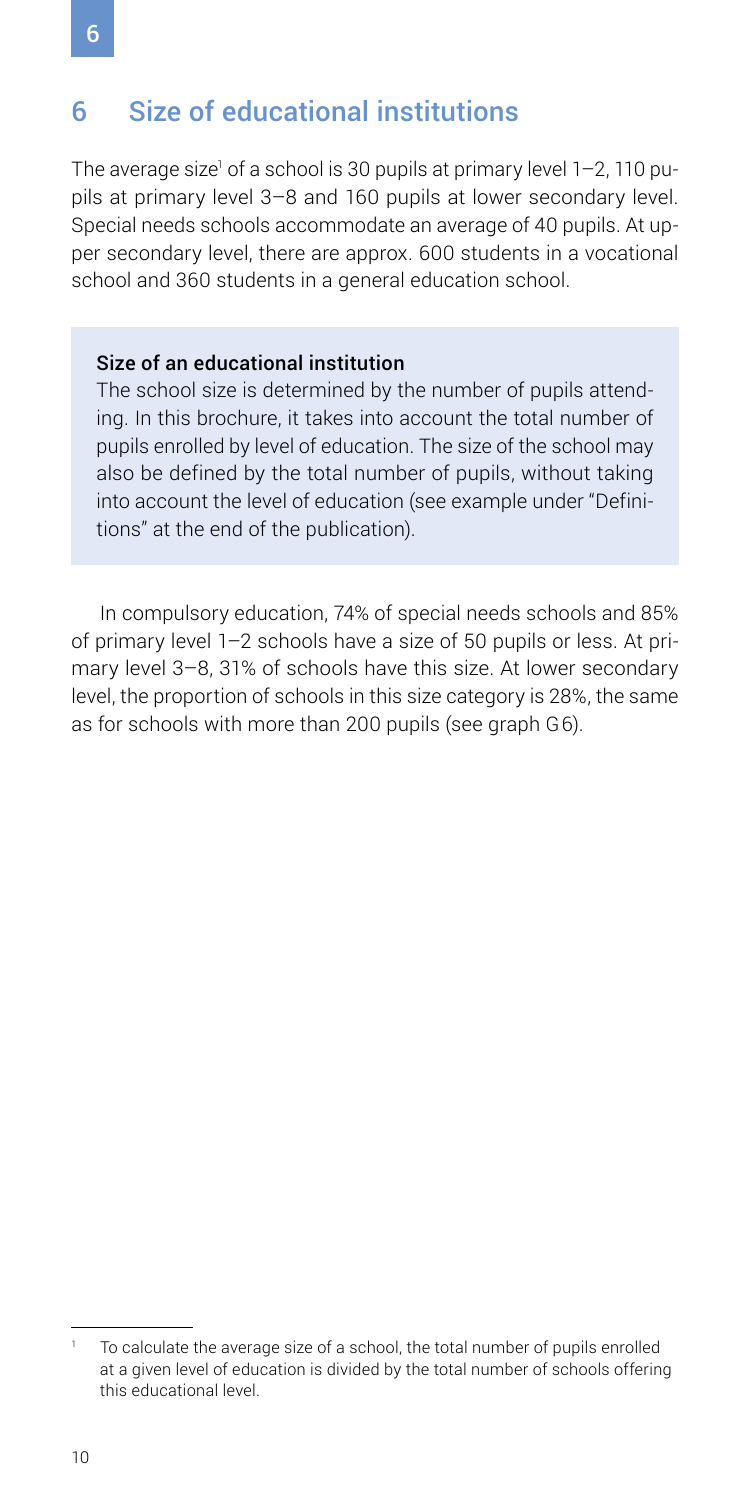At upper secondary level, around half of the schools accommodate more than 200 students (57% at vocational schools and 53% at general education schools). In the other size categories, the distribution of vocational schools and general education schools is similar.



Schools by size and educational level, 2019/20 G6

Sources: FSO – SBL SDL © FSO 2021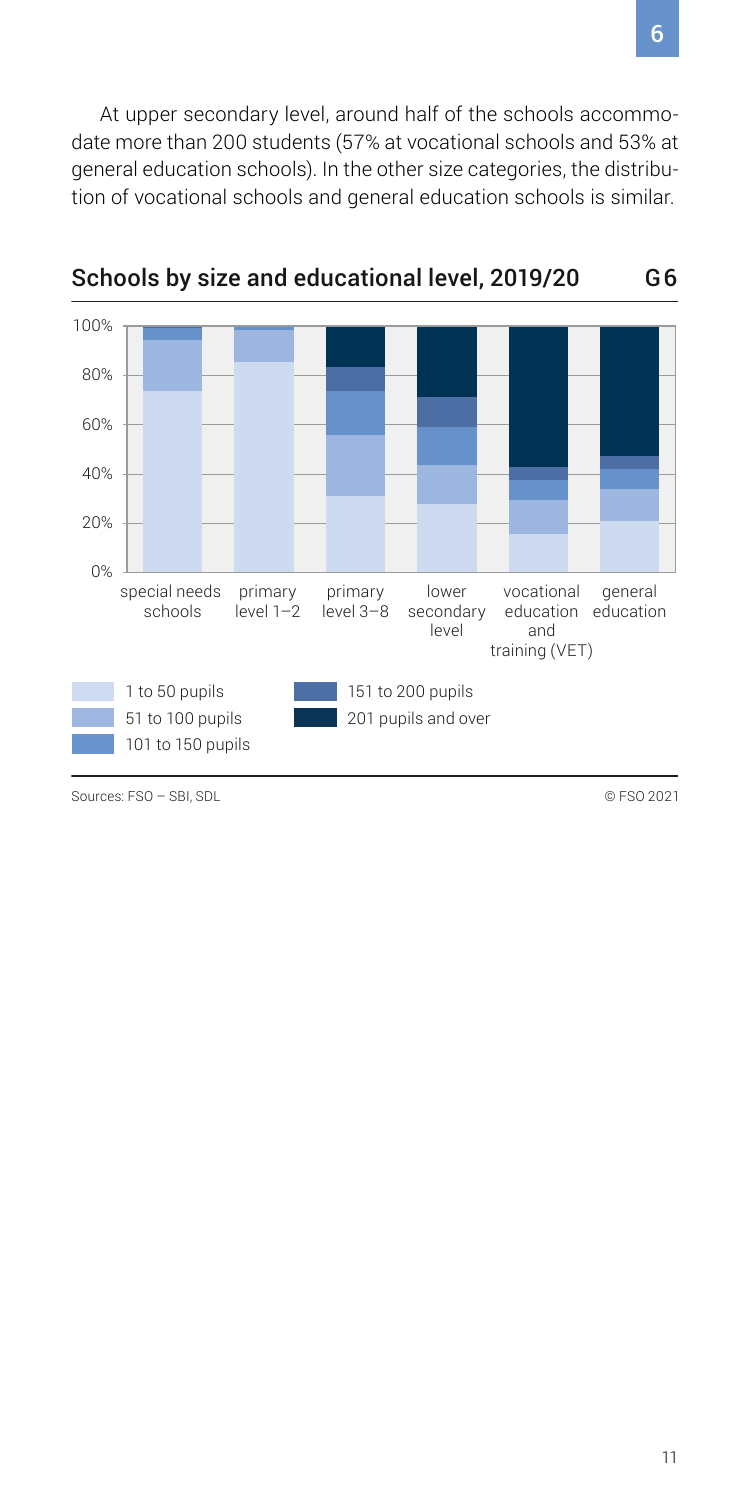### <span id="page-11-0"></span>7 Authority responsible for educational institutions

In Switzerland, most schools are managed by public authorities: across all levels of education, 87% of schools are public, not including double counts based on the level of education. About one third (35%) of private schools are subsidised by the public sector.

### Responsible school authority (status)

Educational institutions are either public or private. Furthermore, private institutions are subdivided into government dependent private (public funding of 50% or more) and independent private institutions (public funding of less than 50%).

The organisation and the location of private schools differ from public schools.

In compulsory education, more than 90% of private schools, whether dependent or independent, accommodate fewer than 100 pupils, while this is the case for 72% of public schools.

More than three quarters of independent private schools offer two or more education levels, compared to a quarter of public schools.

At upper secondary level, private schools account for 44% of educational institutions but educate only one sixth of the students, with the majority of private schools having fewer than 100 pupils.

With regard to location, 81% of private schools are located in an urban commune compared to 56% of public schools.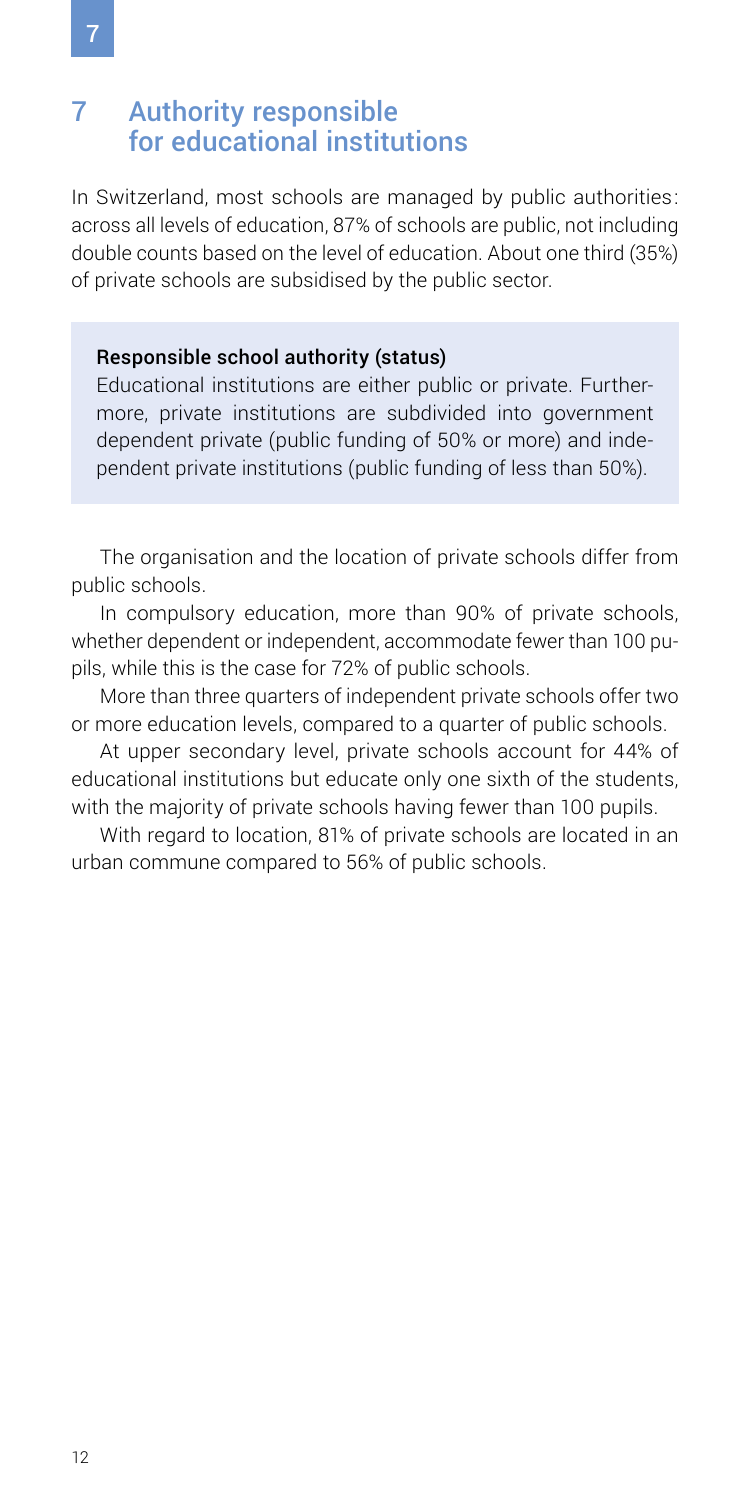Of all the schools from primary to upper secondary level, public schools in compulsory education account for the vast majority of schools (primary level: 93%; lower secondary level: 79%). At upper secondary level, more than half (56%) of the schools are public.

The proportion of the independent private schools is 7% for the primary level and 19% for the lower secondary level. The proportion of the government dependent private schools is almost zero (0.3% resp. 2%). Special needs schools differ from other levels of education, with a majority of government dependent private schools (65%). At upper secondary level, 17% of schools are dependent private and 27% are independent private schools.

The distribution of vocational schools by status differs from schools offering general education: 71% of vocational schools and 52% of general education schools are public, 16% and 7% respectively are government dependent private schools, 13% and 40% respectively are independent private schools.

The proportion of the government dependent and independent private sectors increases with educational level, with the exception of special needs schools.



### Schools by educational level and status, 2019/20 G7

Source: FSO – SBI © FSO 2021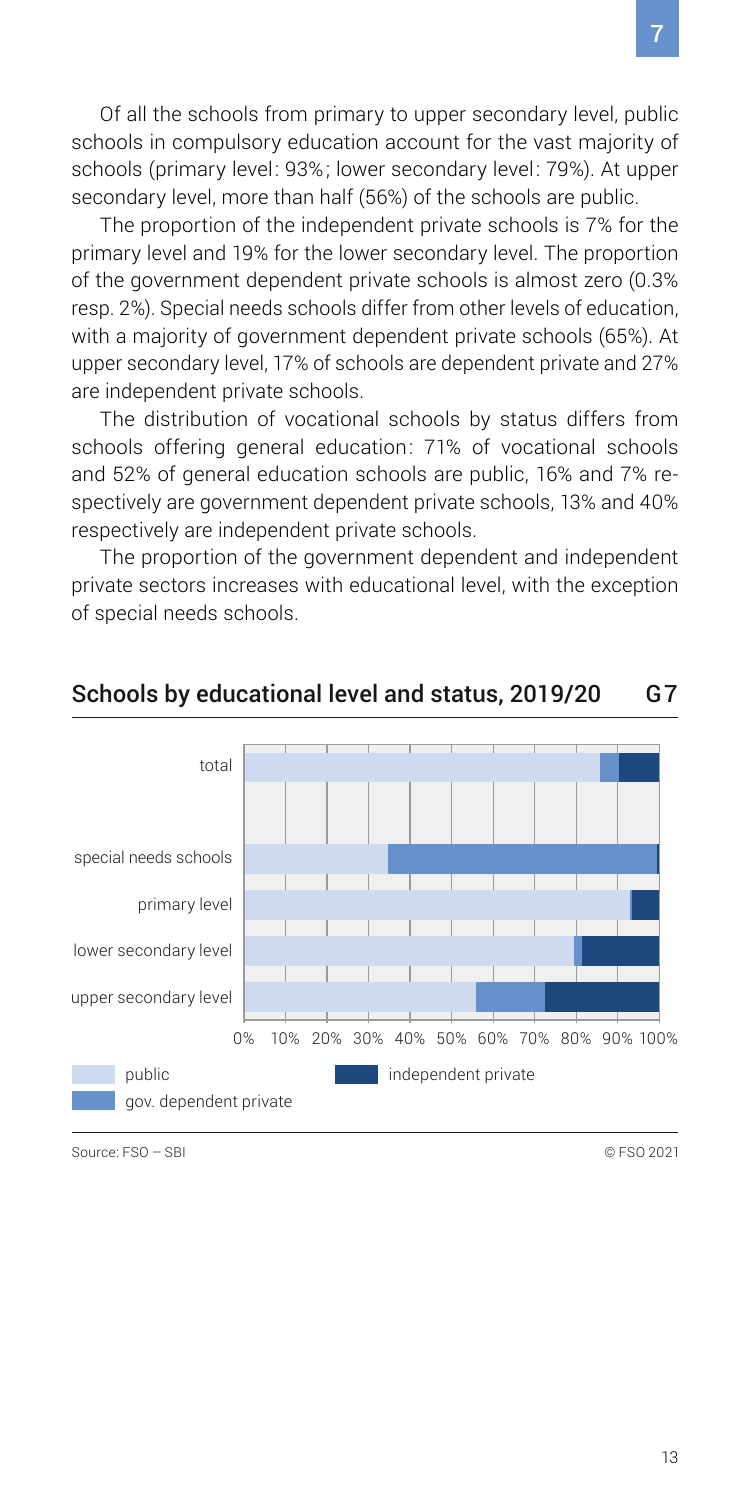### <span id="page-13-0"></span>8 In focus: cantonal diversity

The status of an educational institution, defined by the authority responsible for funding, varies not only by educational level but also by canton. Almost half of all private schools at all levels of education are located in three cantons (BE, VD, ZH).The comparison of public and private schools by level of education and by cantons reveals rather contrasting trends.

At primary level, the proportion of government dependent private schools is very low (less than 3%) or zero in all cantons. The proportion of independent private schools varies between 1% in Graubünden and 22% in the canton of Geneva. Three cantons do not have any schools of this type on their territory (UR, NW, AI).



### Primary level: schools by canton and status, 2019/20 G8

Source: FSO – SBI © FSO 2021

At the lower secondary level, the proportion of government dependent private schools reaches or exceeds 10% in three of the seven cantons that collect this data: Jura (17%), Obwalden (15%) and Graubünden (10%). The cantons of Basel-Stadt and Geneva have the highest proportion of independent private schools (50%; see graph G9).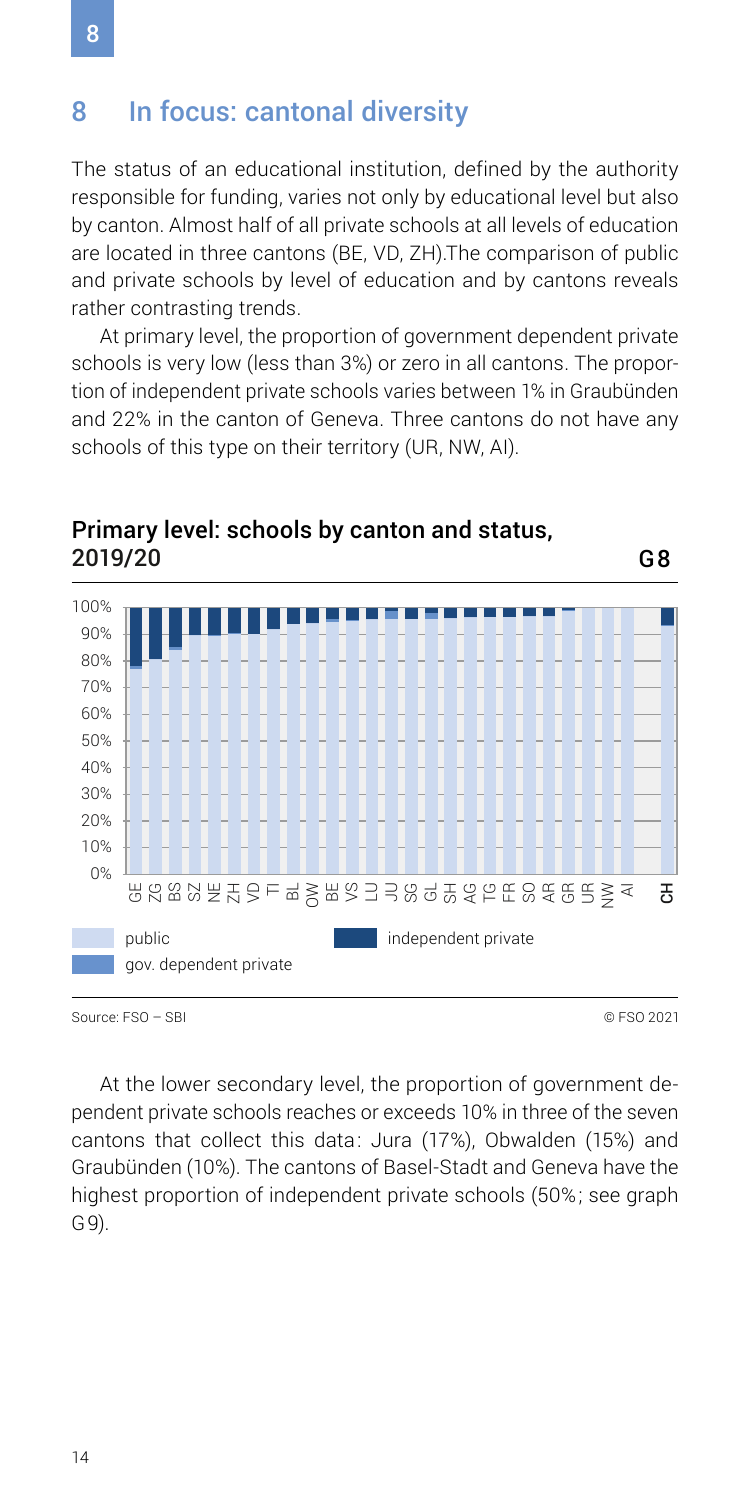### Lower secondary level: schools by canton and status, 2019/20 G9



Special needs schools have a particular position in the Swiss school system with regard to the authority responsible for their funding. In most cantons, the majority of these schools are government dependent private schools. In six cantons (UR, OW, GL, AR, SG, GR) they are all government dependent. Only one canton (NW) has no government dependent private special needs schools.

### public gov. dependent private independent private 2019/20 G10 0% 10% 20% 30% 40% 50% 60% 70% 80% 90% 100% 응쿅늖뜺ゐ금以양 8 앞 앞이 울 소문 옷 역 없 않 공

# Special needs schools by canton and status,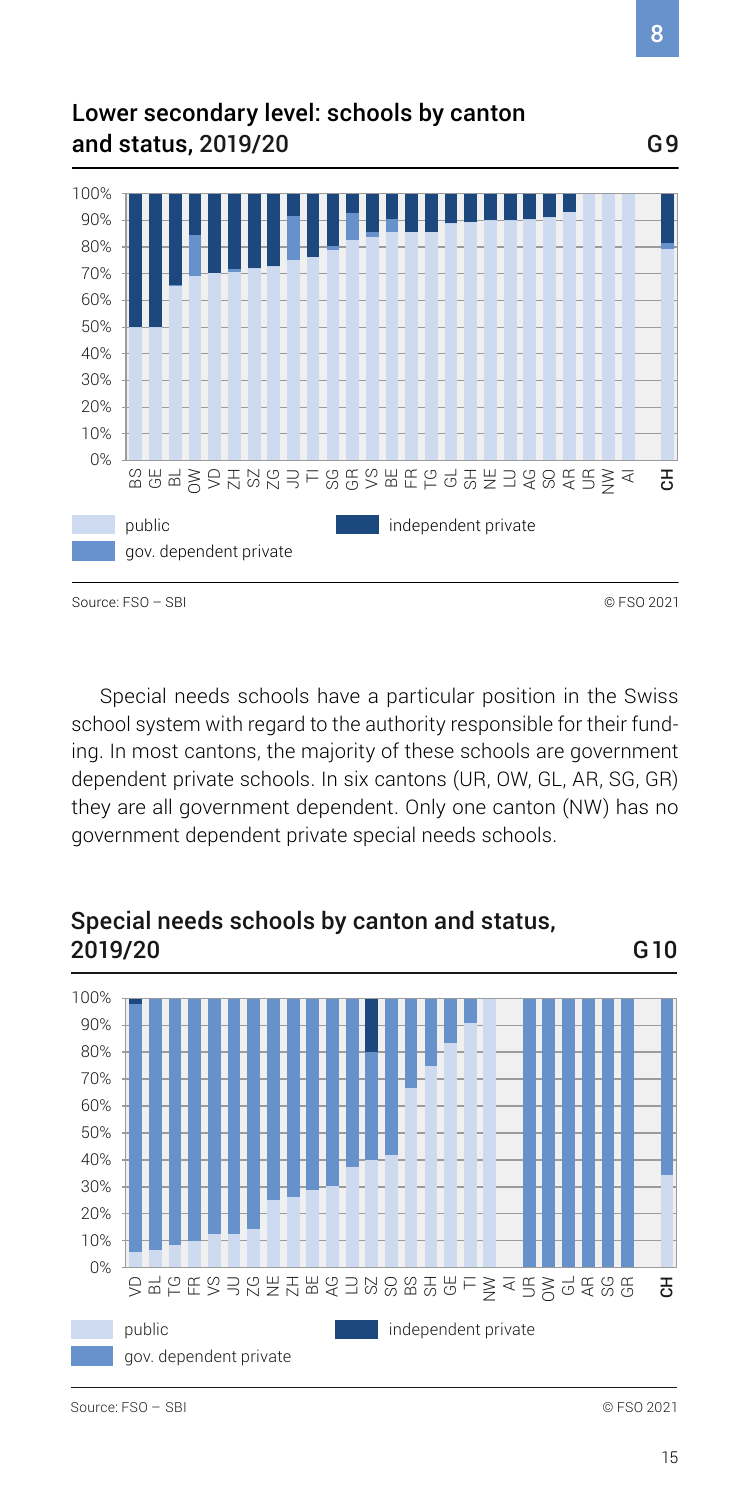8

The majority of upper secondary level schools are public in most cantons. The cantons of Graubünden, St. Gallen, Bern, Zurich and Vaud are exceptions with a majority of private schools (dependent or independent private) at this level. The participation of the cantons in the financing of private vocational schools and of private general education institutions varies widely from one canton to another.

The proportion of independent private schools varies between 50% in the canton of St. Gallen and 6% in the canton of Neuchâtel. Four cantons do not have any independent private schools at this level (OW, GL, FR, JU) and three cantons only have public schools (UR, NW, AI).



Upper secondary level: schools by canton

Source: FSO – SBI © FSO 2021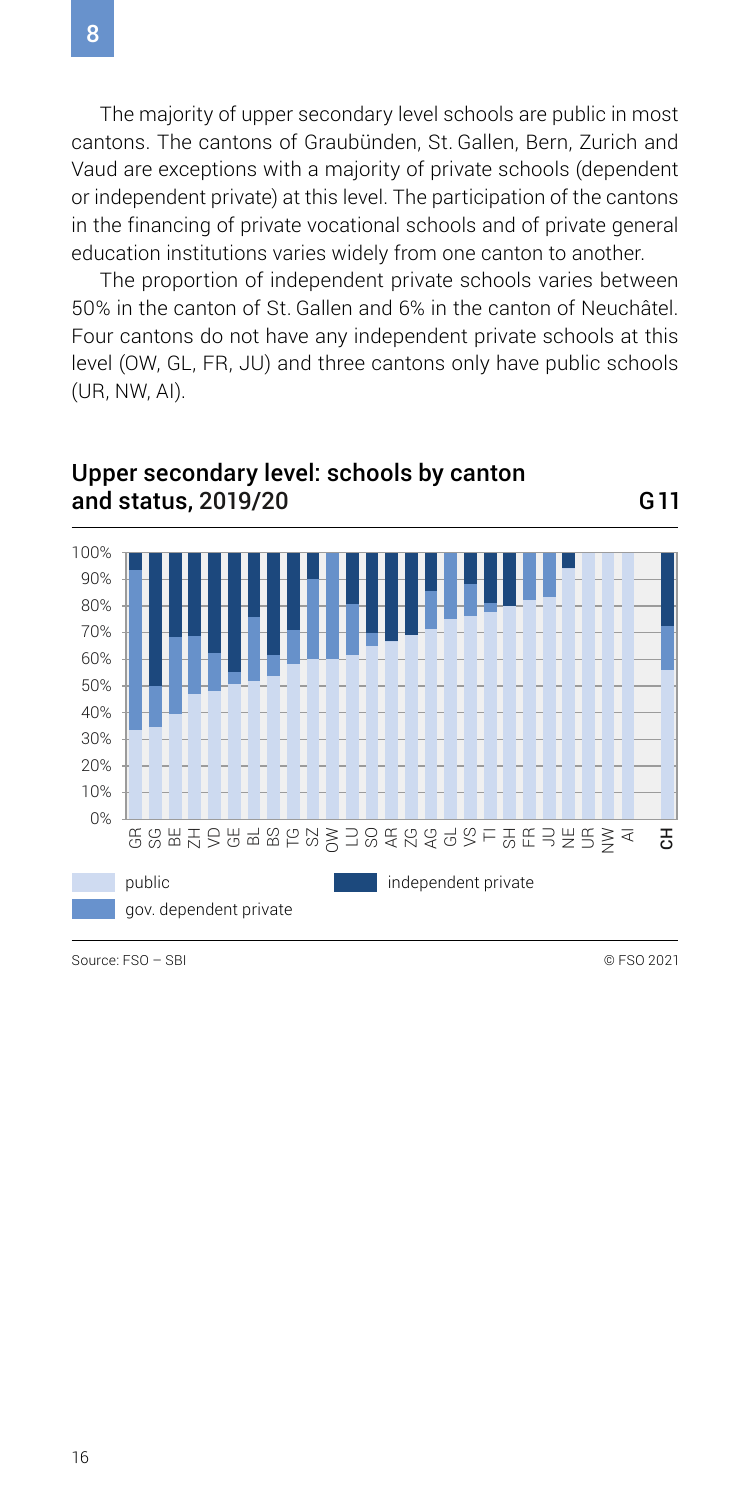### <span id="page-16-0"></span>9 Territorial distribution of educational institutions

The distribution of educational institutions on Swiss territory presented in this chapter is based on the urban-rural typology, which classifies the Swiss communes, mainly by the criteria of density and size. This typology consists of three categories: urban, rural and intermediary (with the latter having both urban and rural characteristics).

In the academic year 2019/20, 59% of schools from primary to upper secondary level were located in urban commune, accounting for 63% of the population<sup>1</sup> and 72% of pupils. In turn, 21% of schools were located in intermediary communes, with 21% of the population and 17% of the pupils. Finally, rural communes accommodated 20% of schools with 16% of the population and 10% of the pupils.



### Schools, population and pupils by commune type, 2019/20 G12

Sources: FSO – SBI, SDL, STATPOP, Switzerland's geographical levels © FSO 2021

The territorial distribution of schools varies by educational level. While about half of the schools at primary and lower secondary level are located in urban centres (56% and 57%), the proportion of special needs schools in this commune type amounts to 73% and that of upper secondary level schools to 87% (see graph G13).

In intermediary and rural communes, primary schools are distributed in a similar manner (22%). For the other levels of education, schools are more represented in intermediary than in the rural communes (24% and 19% for lower secondary level schools, 18% and 9% for special needs schools, 10% and 3% for upper secondary level schools).

<sup>1</sup> Population and household statistics (STATPOP) on 31 December 2019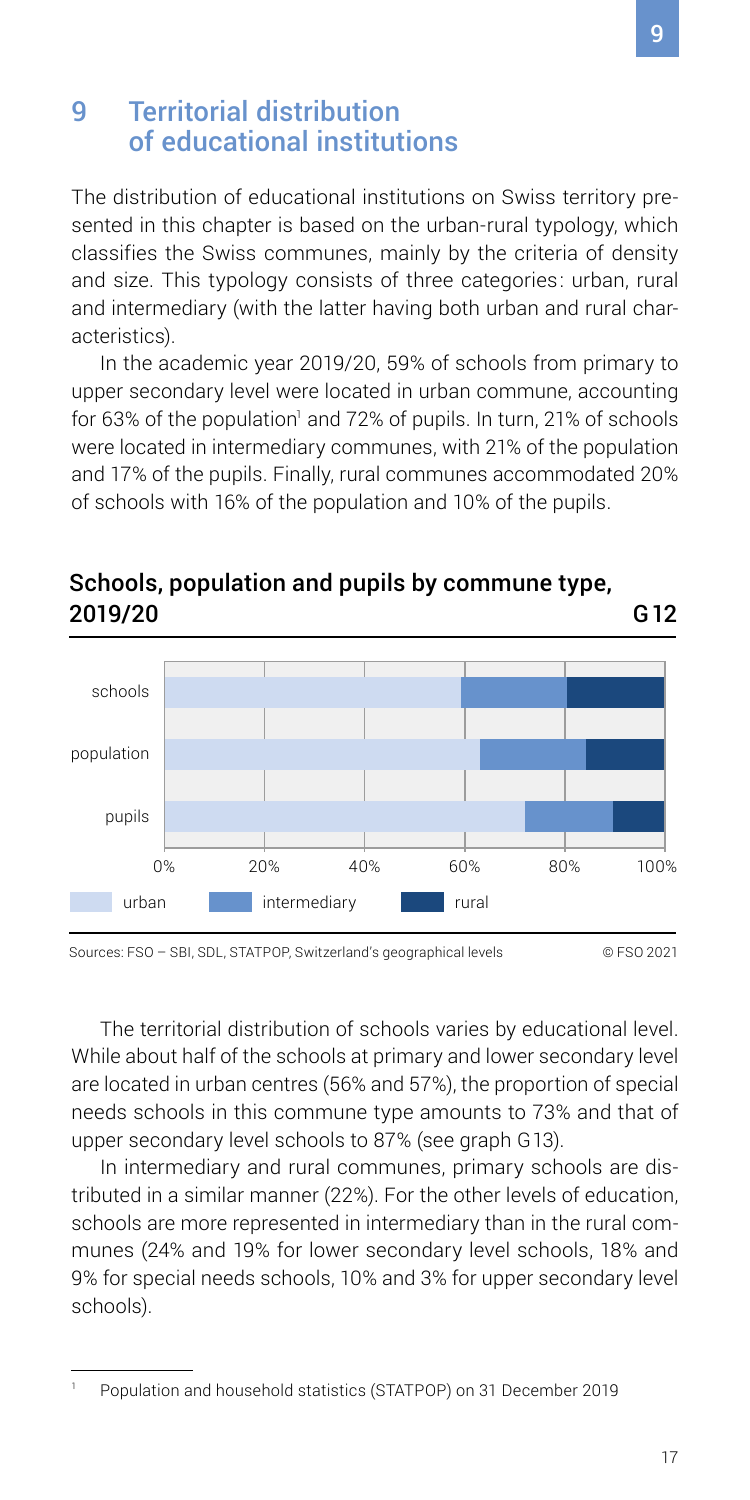

### Schools by commune type and educational level, 2019/20 G13

Considering all levels of education together, about half of the schools in a size category with 150 or fewer pupils are located in an urban commune (between 50 and 54%). This proportion is 64% for schools with 151 to 200 pupils, and 80% for schools with more than 200 pupils.

In the intermediary communes, there are about a quarter of schools in each size category between 51 and 200 pupils. This proportion amounts to 20% for schools with 50 pupils or less and to 17% for schools with more than 200 pupils.

In rural communes, schools with a maximum of 50 or 100 pupils are the most common (26%) and schools with more than 200 pupils are the rarest (3%).

### Schools by commune type and size, 2019/20 G14



Sources: FSO – SBI, SDL, Switzerland's geographical levels © FSO 2021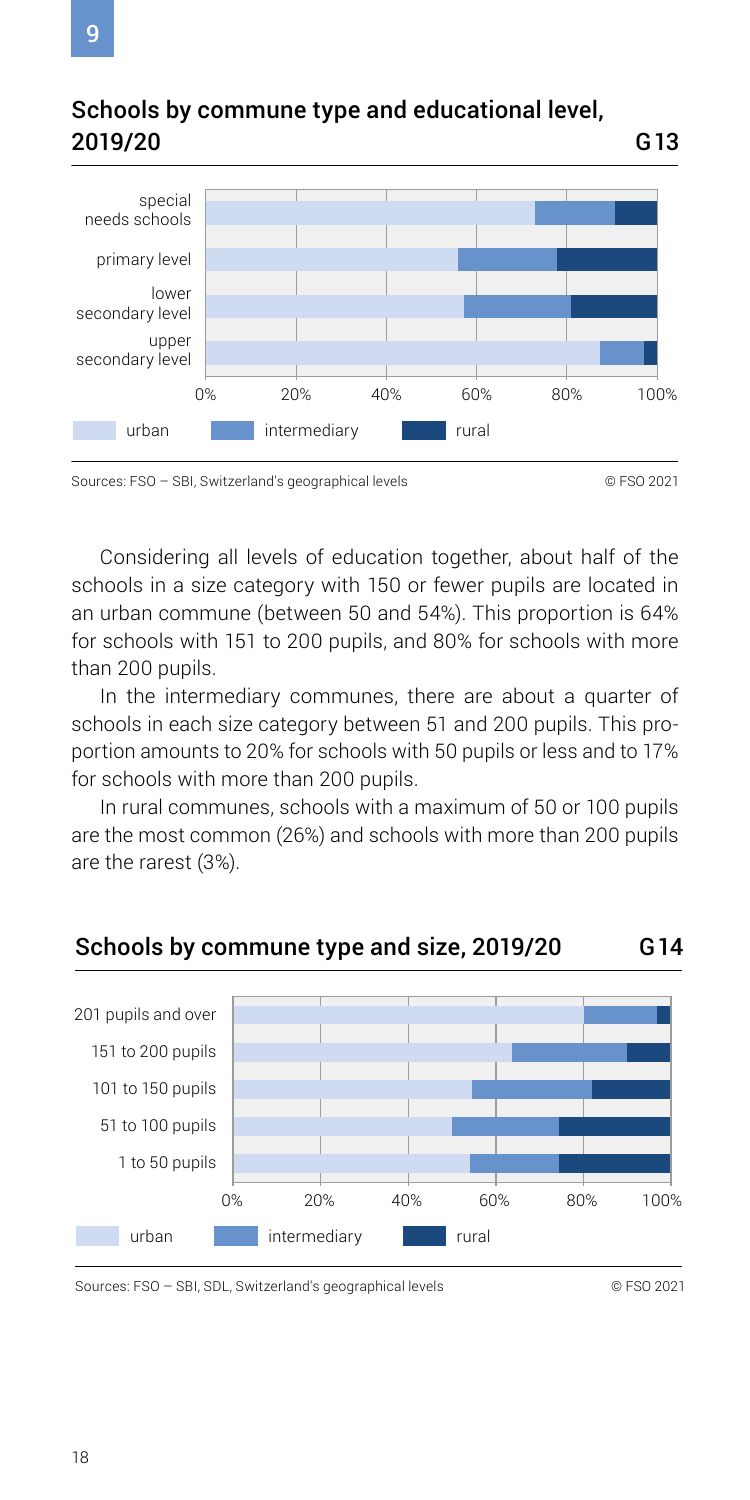Distributed by status, more than half of the public schools (56%), almost three quarters of government dependent private schools (72%) and 86% of independent private schools are located in an urban commune.

In the intermediary and rural communes, the proportion of public schools is similar (22% and 21%). The same applies to independent private schools (8% and 6%). With respect to government dependent private schools, 18% are located in an intermediary and 10% in a rural commune.

#### Schools by commune type and status, 2019/20 G15



Sources: FSO – SBI, Switzerland's geographical levels © FSO 2021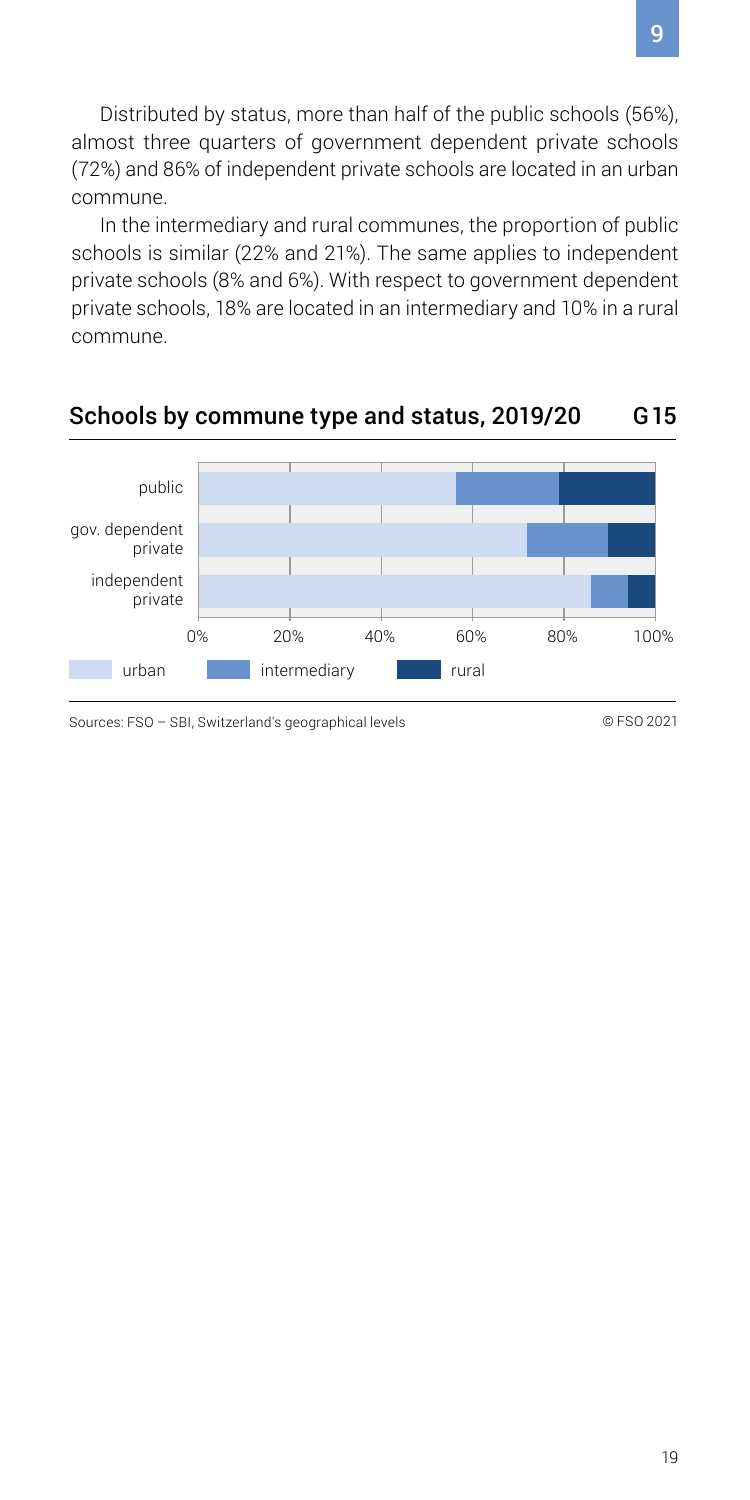# <span id="page-19-0"></span>10

### 10 Accessibility of schools

The results presented in this chapter for schools in compulsory and upper secondary level education are taken from the services for the population statistics. The accessibility of schools for the population is measured in terms of the distance travelled by road from the place of residence to the place of education.<sup>1</sup>

The graphs G16 and G17 show the distribution of the accessibility distances to schools $^{\scriptscriptstyle 2}$  across the Swiss territory. The pattern of distribution of accessibility distances reflects, more or less distinctly the distribution of population across the territory.<sup>3</sup> Less densely populated regions, such as rural areas, have greater accessibility distances than more densely populated regions, such as urban areas. This pattern of distribution is particularly noticeable with regard to schools in compulsory education (see graph G16). Upper secondary level schools are primarily concentrated in densely populated regions and serve a large catchment area (see graph G17). Accessibility distances thus increase considerably for people living outside of urban areas.

According to the results of the services to the population statistics, accessibility distances in urban areas are roughly half those in rural areas. In intermediate regions, these distances lie between the values for urban and rural areas and are generally higher than the national average. An analysis by the typology of communes shows that variations between the different commune categories are particularly marked for upper secondary level schools. To access these schools from a rural commune, the distance required is six to ten times longer than from an urban commune. As far as schools in compulsory education are concerned, they are located within a close radius and the average accessibility distance is less than one kilometre.

see under "Sources" and "Definitions" at the end of the publication. For more information (in French and German): [www.statistique.ch](https://www.bfs.admin.ch/bfs/fr/home/statistiques/themes-transversaux/analyses-spatiales/services-population.html)  $\rightarrow$  Trouver des statistiques  $\rightarrow$  Analyses territoriales  $\rightarrow$  Services à la population

<sup>&</sup>lt;sup>2</sup> defined by the NOGA codes 851000 to 853200 from the structural business statistics (STATENT). Data as on 31.12.2018

<sup>3</sup> according to the population and household statistics (STATPOP). Data as on 31.12.2018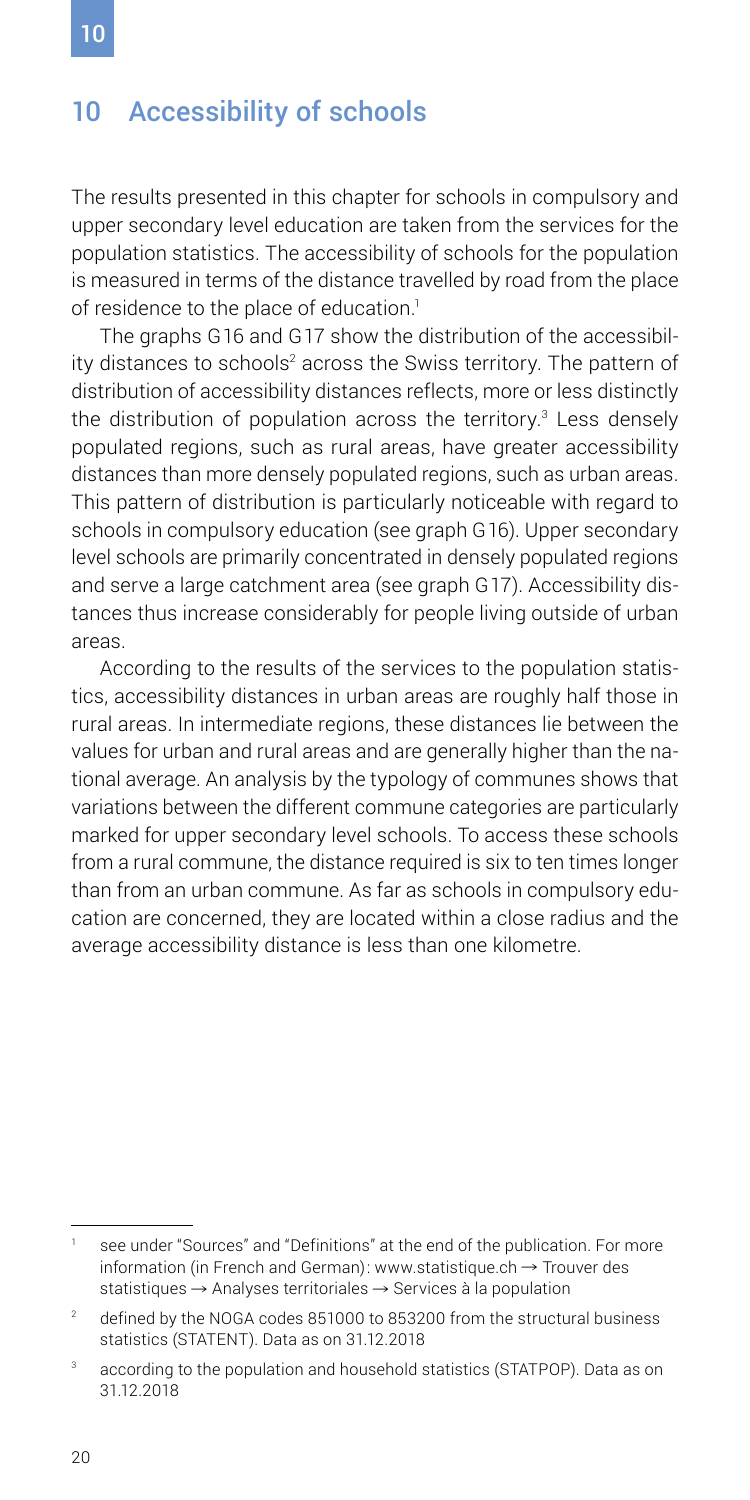### Accessibility of compulsory education schools<sup>1</sup>, 2018



1 According to NOGA 2008, codes 851000 to 853101

2 Calculated using the road network (swissTLM3D) weighted by the resident population

Source: FSO – Statistics on services for the population © FSO 2021

G16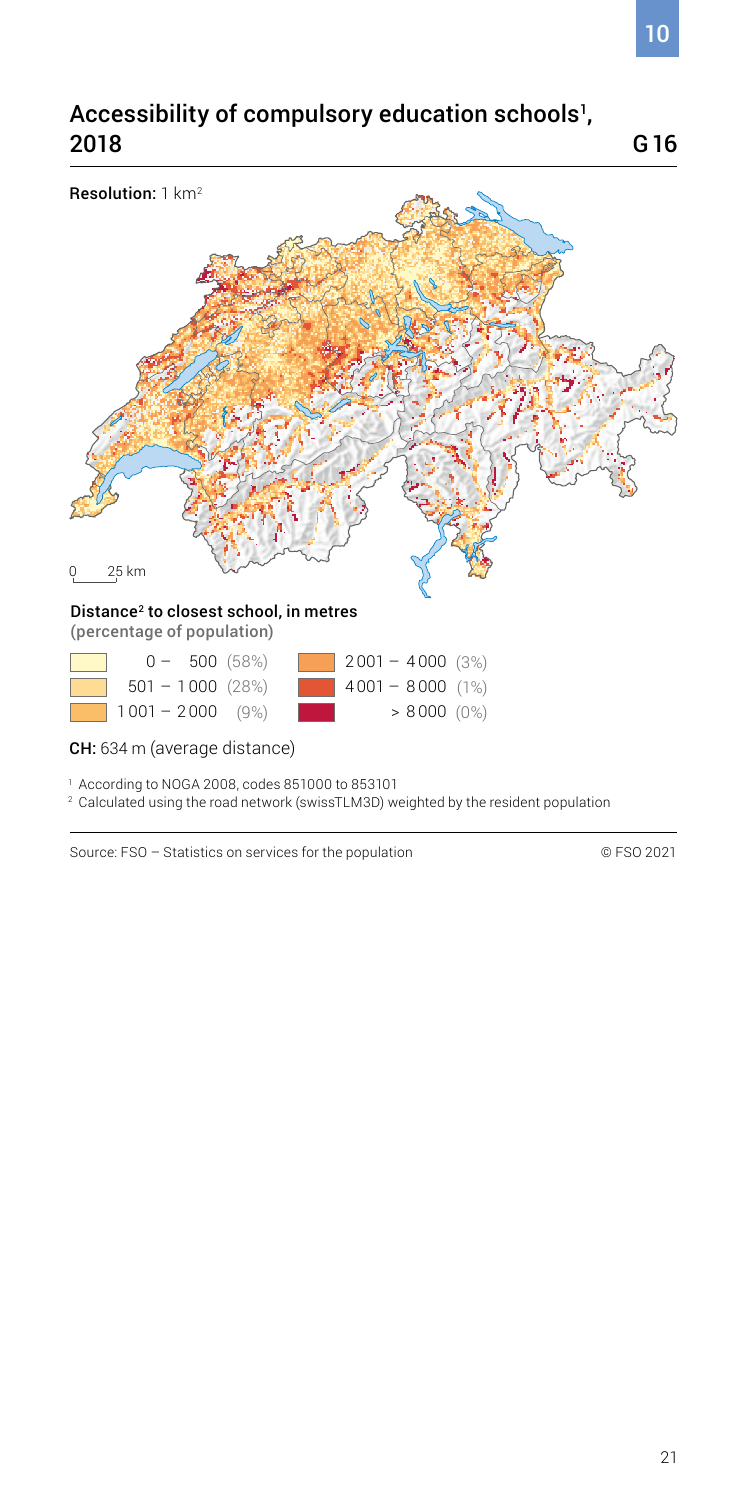### Accessibility of upper secondary level schools', 2018



1 According to NOGA 2008, codes 853102 to 853200

2 Calculated using the road network (swissTLM3D) weighted by the resident population

Source: FSO – Statistics on services for the population © FSO 2021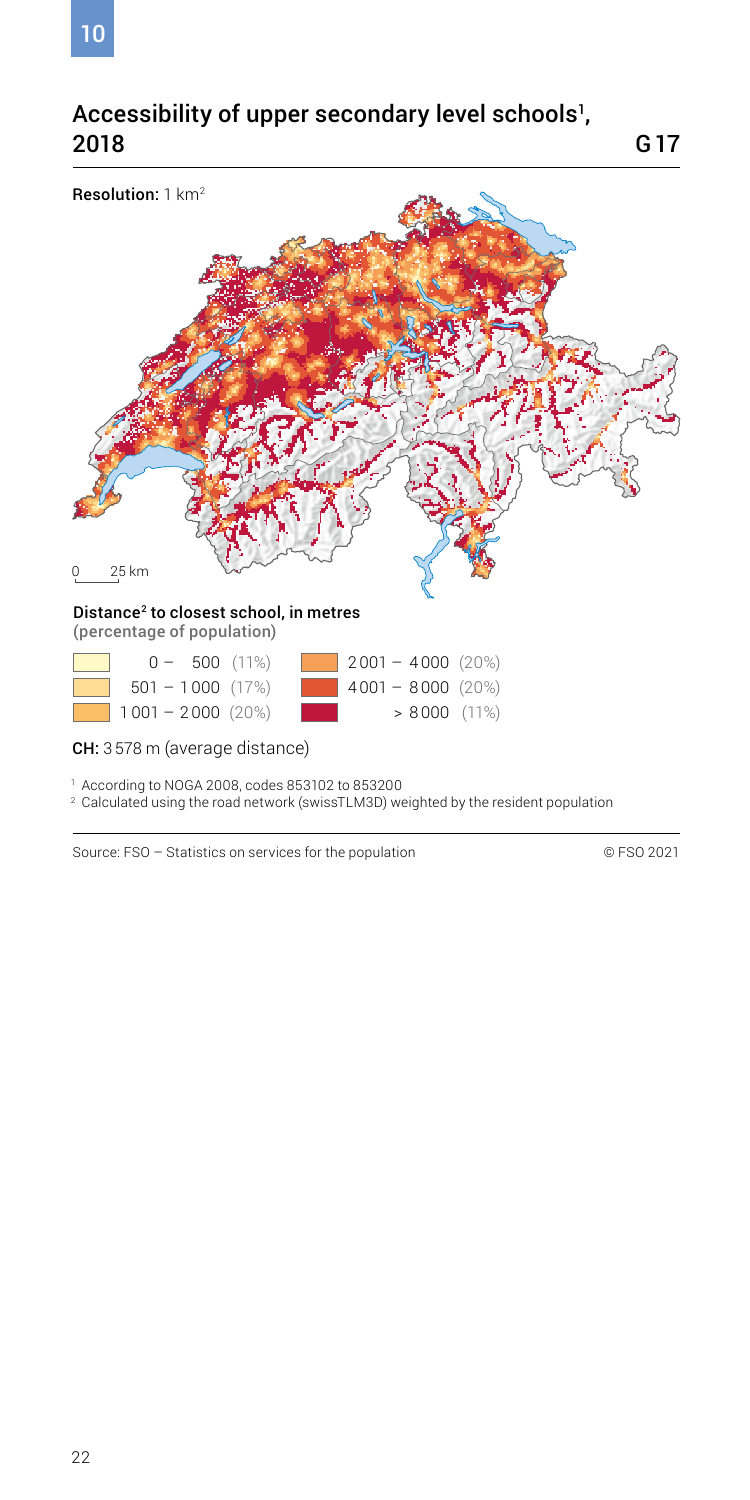# <span id="page-22-0"></span>11 Sources

### Educational institution statistics (SBI)

The educational institutions statistics describe educational infrastructure from primary to tertiary level by canton. All of the mainstream and special needs educational institutions, public and private, with at least one pupil are included in these statistics. The data are collected using the statistics on pupils and students (SDL, SHIS-studex) and are supplemented by information from the Business and Enterprise Register (BER).

### Statistics on pupils and students (SDL)

The statistics on pupils and students include pupils and students from primary to tertiary levels (excluding higher education institutions). All people who have followed an educational programme for at least half a year, either full or part-time, are counted. Both private and public educational institutions are included in this census.

### School staff statistics (SSP)

The school staff statistics collect information on persons working in public or private schools from primary to tertiary level (excluding higher education institutions) in Switzerland.

### Swiss Higher Education Information System (SHIS)

The Swiss Higher Education Information System's student and graduate database (SHIS) contains data relating to students and degrees (SHIS-studex) as well as on personnel (SHIS-PERS) at universities, universities of applied sciences and universities of teacher education. It provides information on the study situation, the course of study and on various socio-demographic factors concerning students and staff.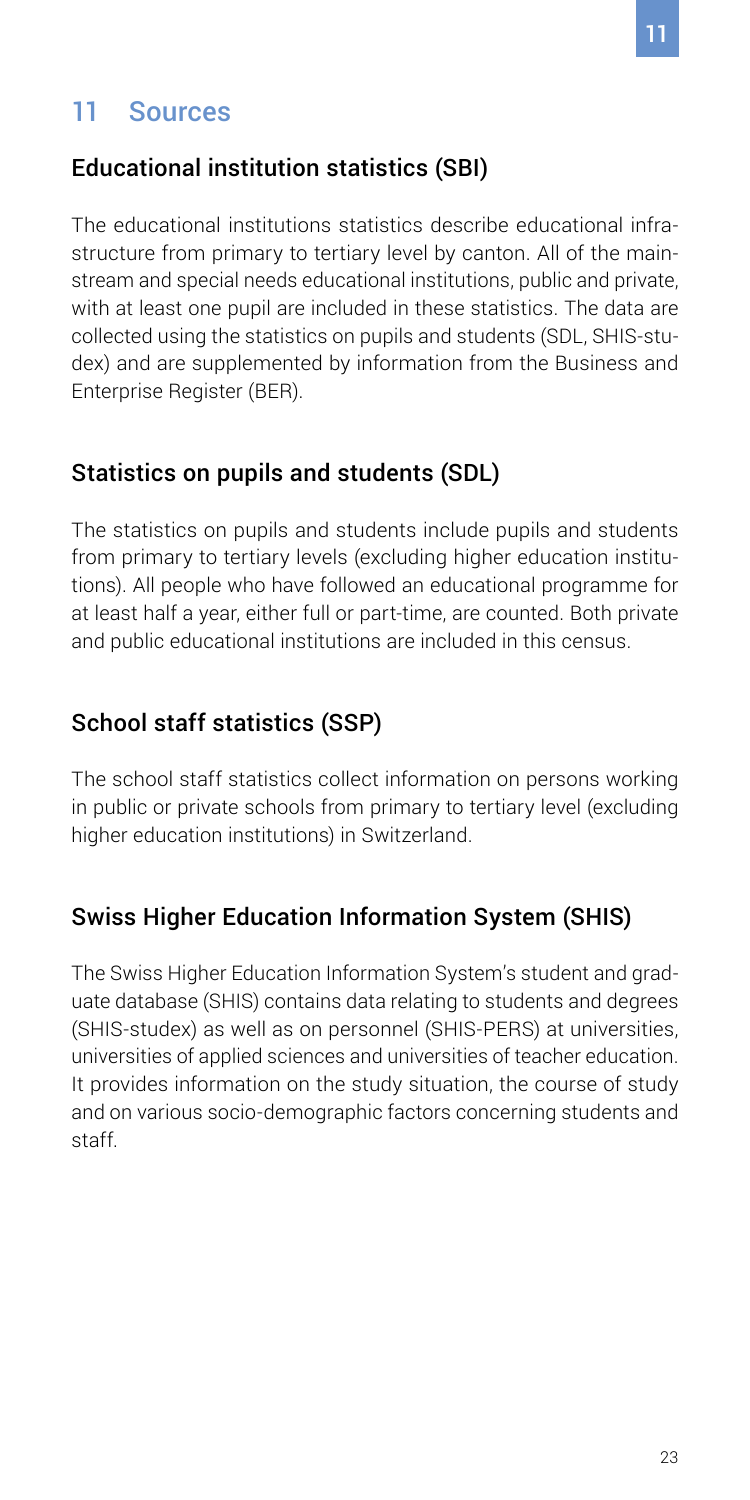### Public education expenditure (ÖBA)

The statistics on public expenditure on education cover the part of the federal administration's public expenditure listed under "Education". It includes expenditure by public authorities from compulsory education to institutions of higher education. It refers to the results of the most recent accounting year (2018).

### Switzerland's geographic levels

The geographic levels include the territorial typologies and subdivisions whose basic unit is the commune. They enable spatial analyses and representations based on various territorial divisions, each having their own utility depending on the topics covered or questions asked.

### Population and Household statistics (STATPOP)

The Population and Household statistics are part of the annual population census system. They provide information on the size and structure of the resident population at the end of a year as well as the movements of the resident population during the calendar year (31 December).

### Statistics on services for the population (SPOP)

The services for the population statistics measure the territorial distribution of the supply of services the Swiss population may use across a commune's territory, as well as accessibility to those services by distance travelled by road from a person's home to the closest public service. The analyses cover around thirty services, including schools in compulsory and upper secondary level education. The statistics are based on the results of the most recent structural business statistics (STATENT) (2018).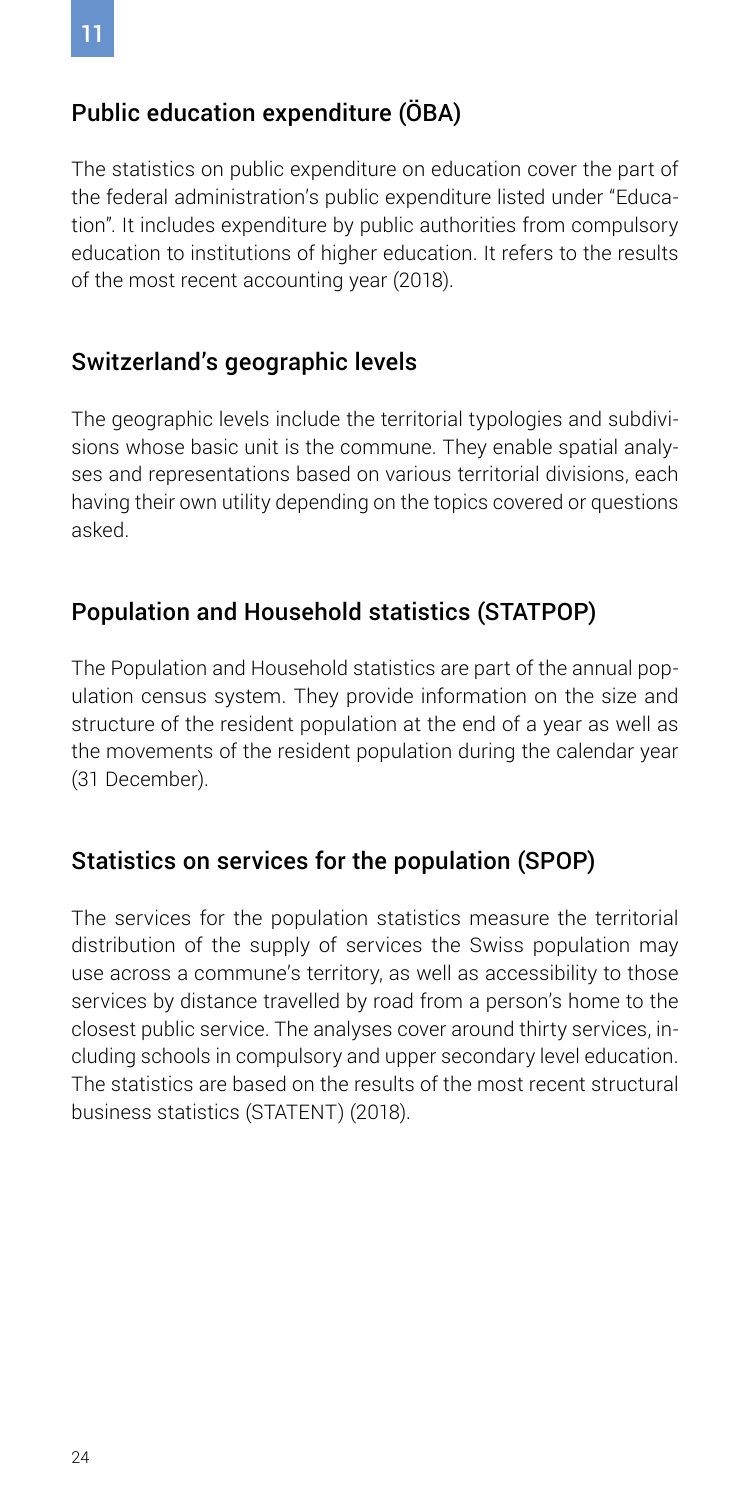# <span id="page-24-0"></span>12 Definitions

### Double counting

In the statistics on educational institutions, the same school offering an educational programme over several level of education may be counted several times, depending on the level of detail required by the analysis.

### Educational institution

An educational institution is defined by its administrative level (the management) and by the educational site(s) (buildings) under its authority. An educational site usually consists of a single building, although there may be several if a few minutes' walk separates them from each other. In general, the terms "school" or "establishment" correspond to educational sites. An educational institution has permanent teaching staff and a permanent pupil/student population. It is founded on a communal, cantonal or federal law and fulfils an explicit educational mandate. The educational institutions are placed under the responsibility of either public authorities (the Confederation, canton, commune or other public body), or a private body.

### Language region

The language regions are based on the national language spoken by the majority of the population in a commune. There are four language regions in Switzerland:

- German-speaking region
- French-speaking region
- Italian-speaking region
- Romansh-speaking region

### Size

A school's size is determined from the number of pupils attending. The pupils considered in this calculation vary, however, depending on the perspective chosen for the analysis (see double counting principle). The size of the school may thus be calculated on the basis of the total number of pupils enrolled in the school (perspective A) or on the basis of the number of pupils enrolled in a level of education offered by the school (perspective B). For example: a school has 110 pupils with 10 pupils at primary level 1–2 and 100 at primary level 3–8. According to perspective A, this school is classified in the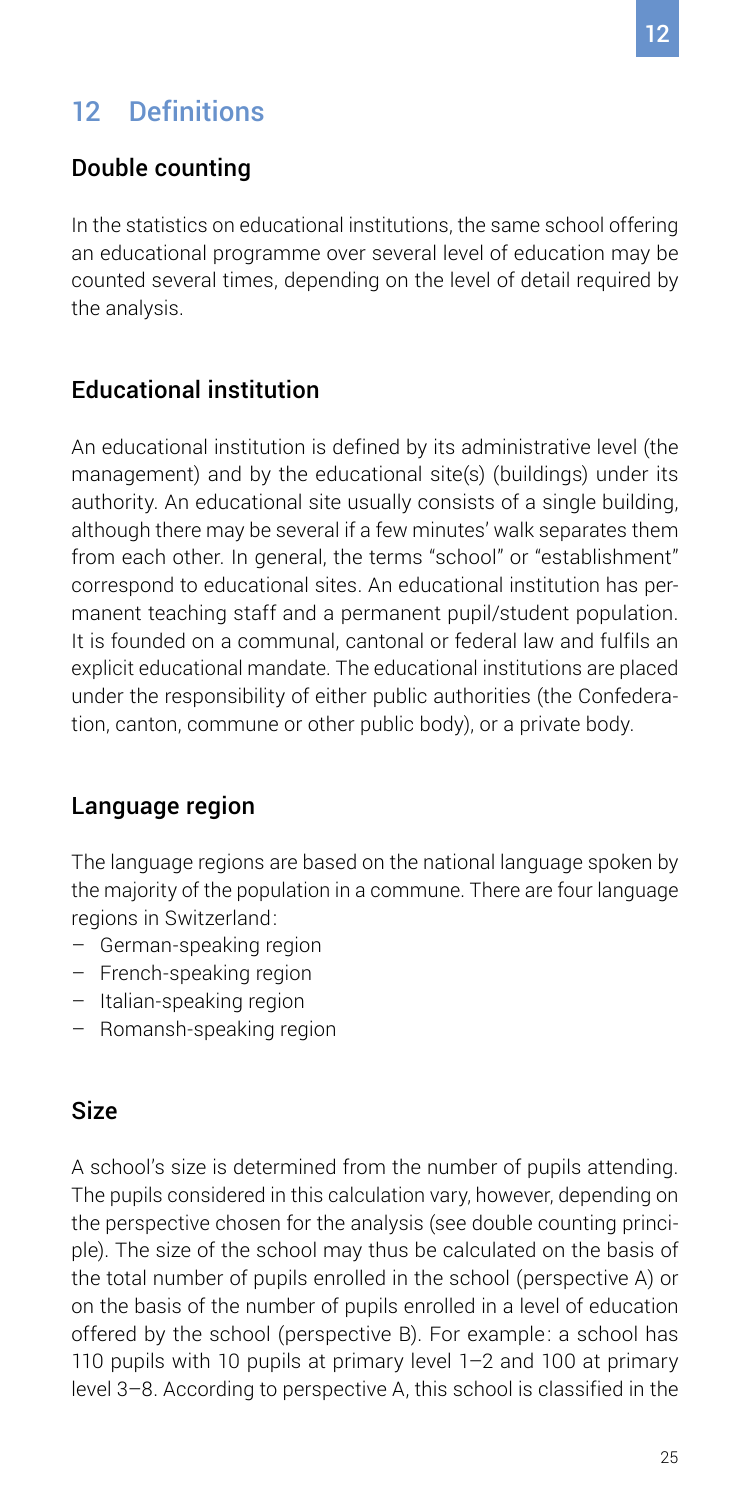category "101 to 150 pupils" because the entire school population is taken into consideration. According to perspective B, it is classified in the category "1 to 50 pupils" for primary level 1–2 because only the 10 pupils enrolled in primary level 1–2 are counted, and in the category "51 to 100 pupils" for primary level 3–8. In this brochure, the size of the institution is generally calculated according to perspective B.

### Statistics on services for the population: databases and NOGA for education

The databases used for the analysis of education as a service for the population are: the structural business statistics (STATENT), based on the General Classification of Economic Activities (NOGA 2008), the population and households statistics (STATPOP) as well as Swisstopo's road and path network.

The NOGA codes for education used in the scope of these statistics are 851000 to 853101 for schools in compulsory education and 853102 to 853200 for upper secondary level schools.

### Teaching staff

In this brochure, teaching staff includes personnel responsible for direct teaching in the schools (excluding personnel teaching a foreign education programme) as well as the professors and other teachers in higher education institutions. In order to allow comparison with the pupils/students, the figures for teachers correspond to full-time equivalents (FTE) and not persons.

### Urban-rural typology

The urban-rural typology is derived from the typology of communes in nine categories and consists of three categories: urban, intermediary and rural. The differentiation into nine categories is based on criteria of density, size and accessibility.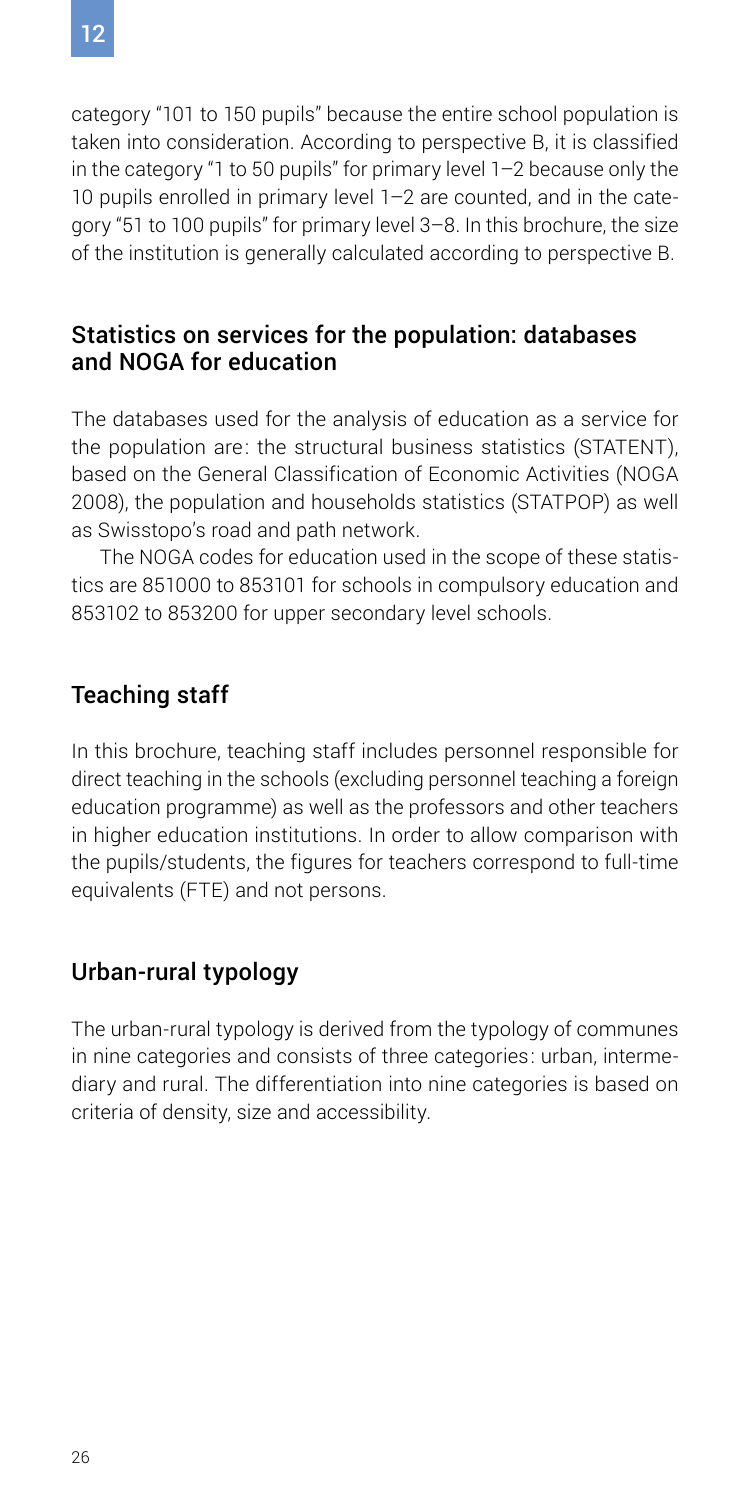<span id="page-26-0"></span>The other definitions presented in this publication are available on the website of the Federal Statistical Office ([www.statistics.](http://www.statistics.admin.ch) [admin.ch](http://www.statistics.admin.ch)).

# Information

Educational institutions statistics: [schulstat@bfs.admin.ch](mailto:schulstat@bfs.admin.ch).

For further information concerning educational areas, see: [www.education-stat.admin.ch](http://www.education-stat.admin.ch).